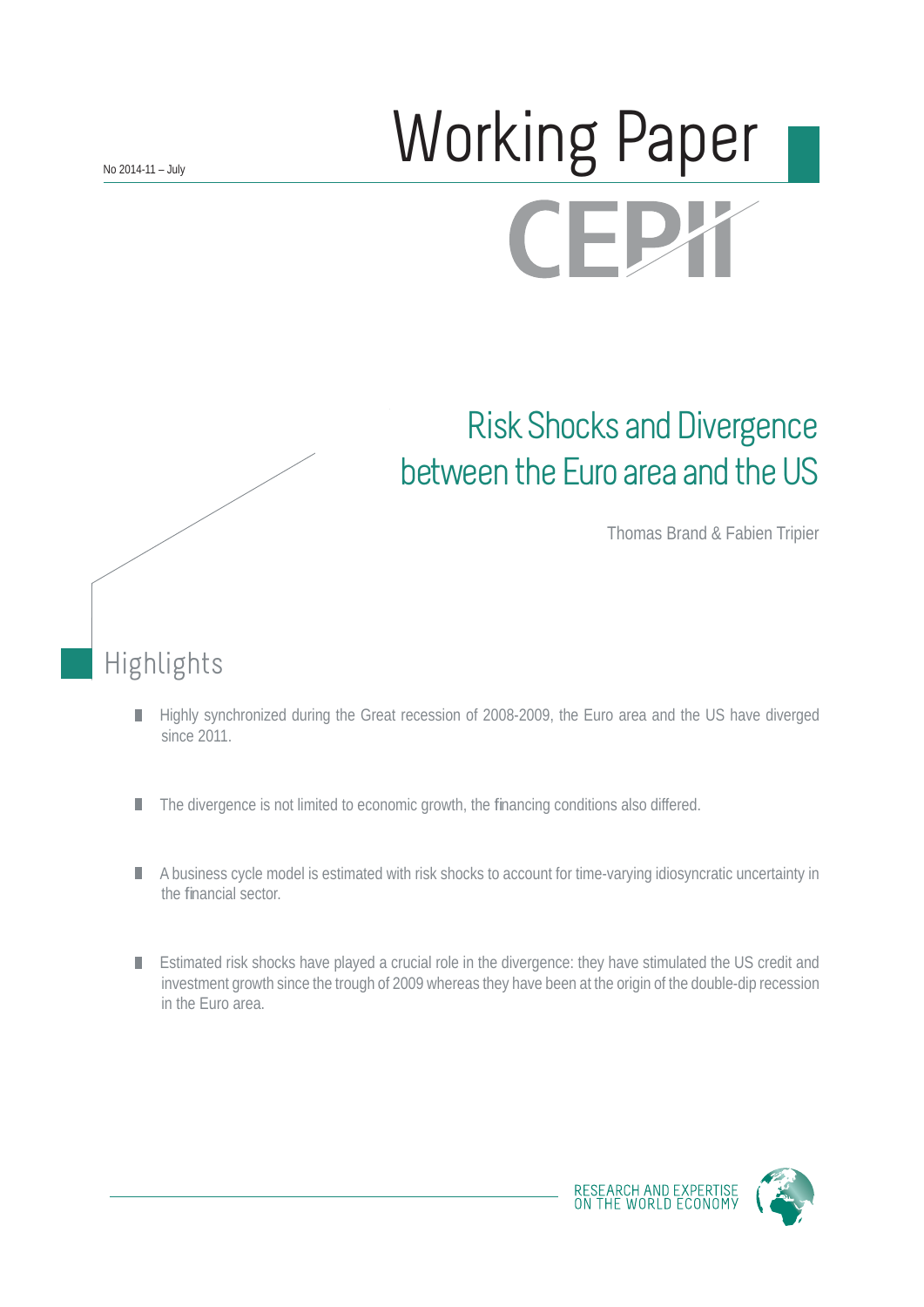## **Abstract**

Why have the Euro area and the US diverged since 2011 while they were highly synchronized during the recession of 2008-2009? To explain this divergence, we provide a structural interpretation of these episodes through the estimation of a business cycle model with financial frictions for both economies. Our results show that risk shocks, measured as the volatility of idiosyncratic uncertainty in the financial sector, have played a crucial role in the divergence with the absence of risk reversal in the Euro area. Risk shocks have stimulated US credit and investment growth since the trough of 2009 whereas they have been at the origin of the double-dip recession in the Euro area. A companion website is available at http://shiny.cepii.fr/risk-shocks-and-divergence.

## **Keywords**

Great recession, business cycles, uncertainty, divergence, risk Shocks.



### Working Paper



CEPII (Centre d'Etudes Prospectives et d'Informations Internationales) is a French institute dedicated to producing independent, policyoriented economic research helpful to understand the international economic environment and challenges in the areas of trade policy, competitiveness, macroeconomics, international finance and growth.

CEPII Working Paper Contributing to research in international economics

```
© CEPII, PARIS, 2014
```
All rights reserved. Opinions expressed. in this publication are those of the author(s) alone.

Editorial Director: Sébastien Jean

Production: Laure Boivin

No ISSN: 1293-2574

CEPII 113, rue de Grenelle 75007 Paris +33 1 53 68 55 00

www.cepii.fr Press contact: presse@cepii.fr

RESEARCH AND EXPERTISE<br>ON THE WORLD ECONOMY

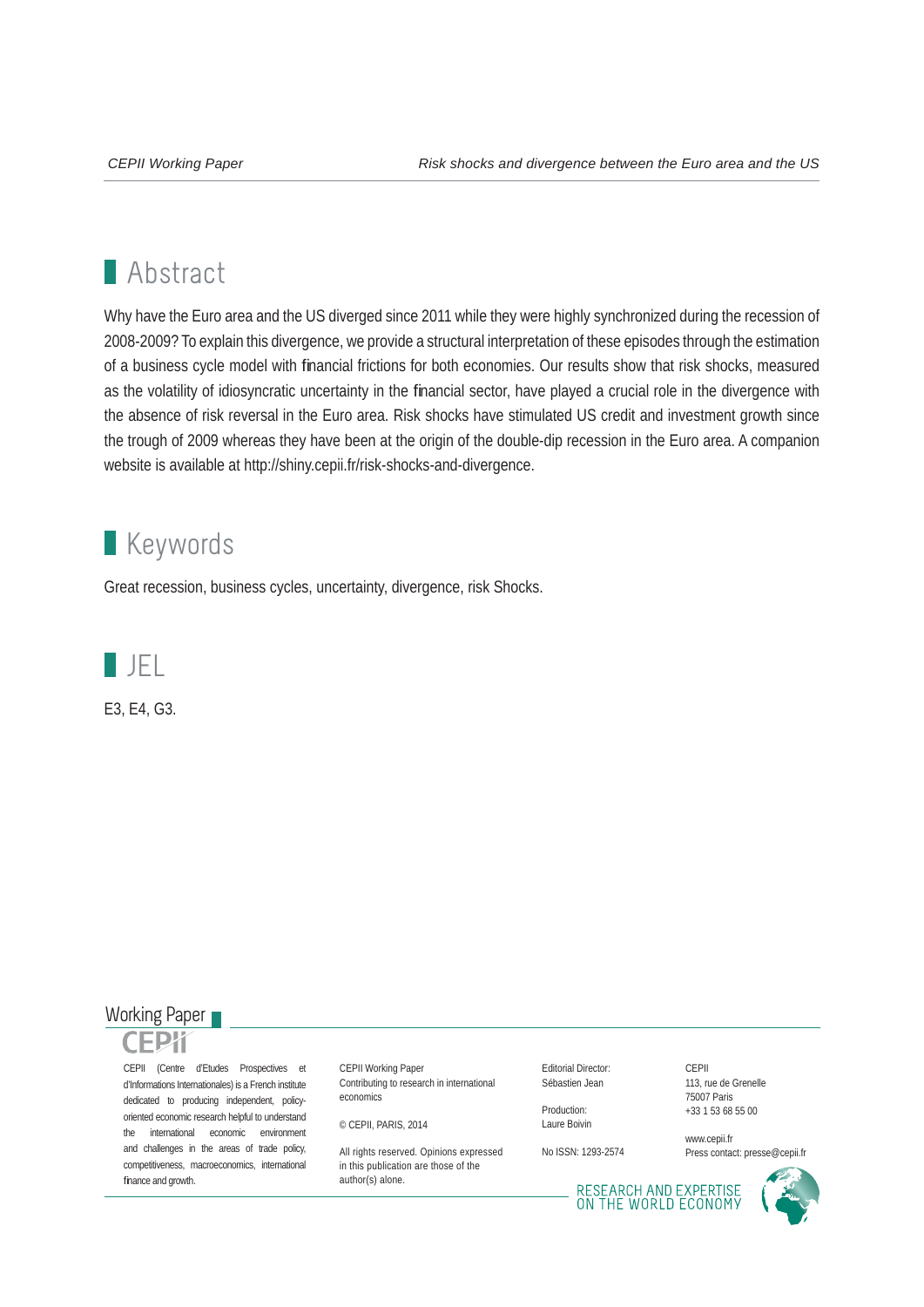Risk Shocks and Divergence between the Euro area and the  $US<sup>1</sup>$  $US<sup>1</sup>$  $US<sup>1</sup>$ 

Thomas Brand[∗](#page-2-1) and Fabien Tripier[†](#page-2-2)

#### 1. Introduction

Highly synchronized during the Great recession of 2008-2009, Euro area and US economies have diverged since the former entered in a new recession, in the middle of 2011, while the latter pursued its expansion - see Figure [1.](#page-3-0)<sup>[2](#page-2-3)</sup> The 3 percent growth of real GDP per capita over the last six years has been disappointing for the US economy, initiating a debate on the origins of the slow recovery, $3$  but it outweighs the -2.2 percent of cumulated contraction in the Euro area.

The Euro area case corresponds to the pattern of a "double-dip recession" identified by [Reinhart](#page-24-0) [and Rogoff](#page-24-0) [\(2014\)](#page-24-0) as typical after historically severe systemic banking crises.<sup>[4](#page-2-5)</sup> The divergence is not limited to GDP or investment. Financing conditions also differed - see Figure [1.](#page-3-0) In the Euro area, credit to non-financial corporations is almost the same as before the Great recession while credit spreads on corporate debt are still high and their net worth thirty percent below its pre-crisis value. On the contrary, in the US, credit spreads returned to their pre-crisis values while growth rates of credit and net worth have been higher than GDP growth. Based on such evidence, we investigate the role of the volatility of idiosyncratic uncertainty in the financial sector, defined as risk shocks by [Christiano et al.](#page-22-0) [\(2014a\)](#page-22-0), in explaining the divergence between the two economies. We show that risk shocks have played a crucial role in the US because they

<span id="page-2-4"></span><sup>3</sup>See for instance [Baker et al.](#page-22-1) [\(2012\)](#page-23-0), [Galí et al.](#page-23-0) (2012), [Fatás and Mihov](#page-23-1) [\(2013\)](#page-23-1) or [Taylor](#page-24-1) [\(2014\)](#page-24-1).

<span id="page-2-0"></span><sup>&</sup>lt;sup>1</sup>The views expressed in this paper are those of the authors and do not necessarily reflect those of the institutions to which they belong.

<span id="page-2-1"></span><sup>∗</sup>CEPII [\(thomas.brand@cepii.fr\)](mailto:thomas.brand@cepii.fr)

<span id="page-2-3"></span><span id="page-2-2"></span><sup>†</sup>University of Lille 1 - CLERSE & CEPII [\(fabien.tripier@univ-lille1.fr\)](mailto:fabien.tripier@univ-lille1.fr)

 $2$ The divergence is particularly striking given the strong similarity of the timing and the magnitude of the 2008-2009 recessions. The peak date is 2007Q4 for the US, and Euro area enters recession one quarter later, in 2008Q1, according to the NBER and the CEPR respectively. There is no difference in the trough dates, 2009Q2 for both, and the date of the second peak for the Euro area is 2011Q3. The cumulative loss of output between 2007Q4 and 2009Q2 is close to 5 percent in the Euro area and the US (5.2 and 5.0 respectively).

<span id="page-2-5"></span><sup>&</sup>lt;sup>4</sup> According to the authors a double-dip recession occurs after 2008 in several economies of the Euro area (France, Ireland, Italy, Netherlands, and Portugal) but not in all. Recessions in Germany, Spain, and Greece, which differ with respect to their amplitude and duration, have a single dip - see the online appendix of [Reinhart and Rogoff](#page-24-0) [\(2014\)](#page-24-0). Using the author's definition of a double-dip as "any renewed downturn that takes place before the economy reaches the prior peak", the Euro area as a whole experienced a double-dip recession and not the US for the business cycle reference dates provided before.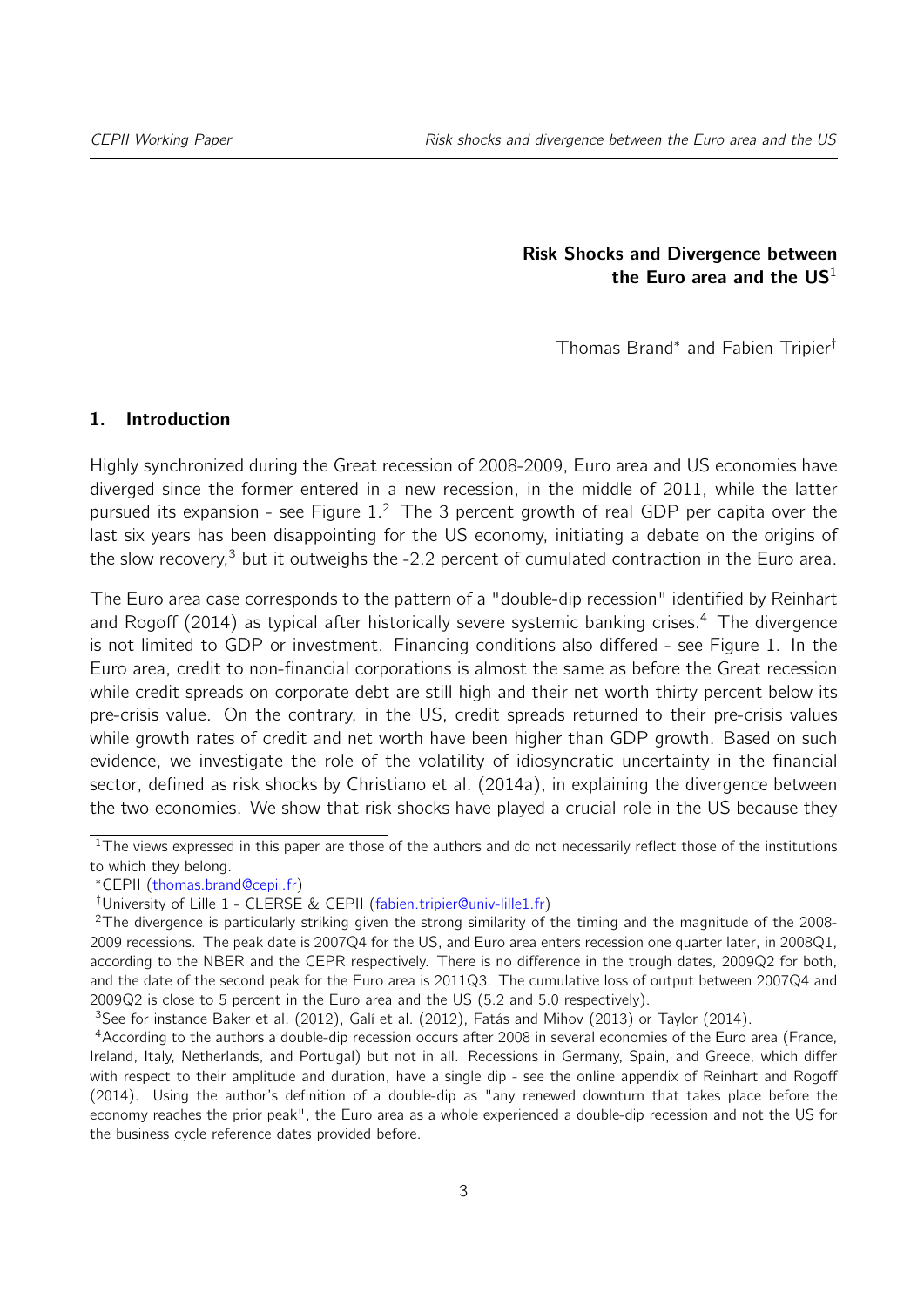<span id="page-3-0"></span>have stimulated credit and investment growth since the trough of 2009 whereas they have been at the origin of the double-dip recession in the Euro area.



#### Figure 1 – Comparison of macroeconomic and financial variables between the Euro area and the US (2007Q4-2013Q4)

Note: Index in base 100 = 2007Q4, except for interest rates and spreads which are in deviation from 2007Q4 value in Annual Percentage Rate (APR) and Annual Percentage Points (APP) respectively. Source: see Appendix.

Idiosyncratic uncertainty in the financial sector has been introduced in dynamic and stochastic general equilibrium (DSGE) models by [Bernanke et al.](#page-22-2) [\(1999\)](#page-22-2). More recently, [Christiano et al.](#page-22-0) [\(2014a\)](#page-22-0) make this idiosyncratic uncertainty time-varying through risk shocks that modify the standard deviation of idiosyncratic shocks to the productivity of private borrowers and lead to macroeconomic fluctuations.<sup>[5](#page-3-1)</sup> By doing so, the authors provide a new transmission channel of

<span id="page-3-1"></span><sup>&</sup>lt;sup>5</sup>In this model, the entrepreneur combines personal wealth and loan provided by the financial intermediary to transform raw capital into effective capital. The technology through this process is specific to each entrepreneur, approximated by an idiosyncratic shock applied to raw capital. Entrepreneurs who draw a low value of this idiosyncratic shock experience failure and lenders have to pay to check the state of the firm because of asymmetric information  $\hat{a}$  la [Townsend](#page-24-2) [\(1979\)](#page-24-2). An increase in risk means a higher dispersion of idiosyncratic shocks and therefore a higher risk of default. The outcome of optimal financial contract is modified: the credit spread between the loan interest rate and the risk free interest rate rises to cover the higher risk taken by the lender and the leverage ratio of entrepreneurs falls to limit the size of financial losses. Entrepreneurs diminish their demand for physical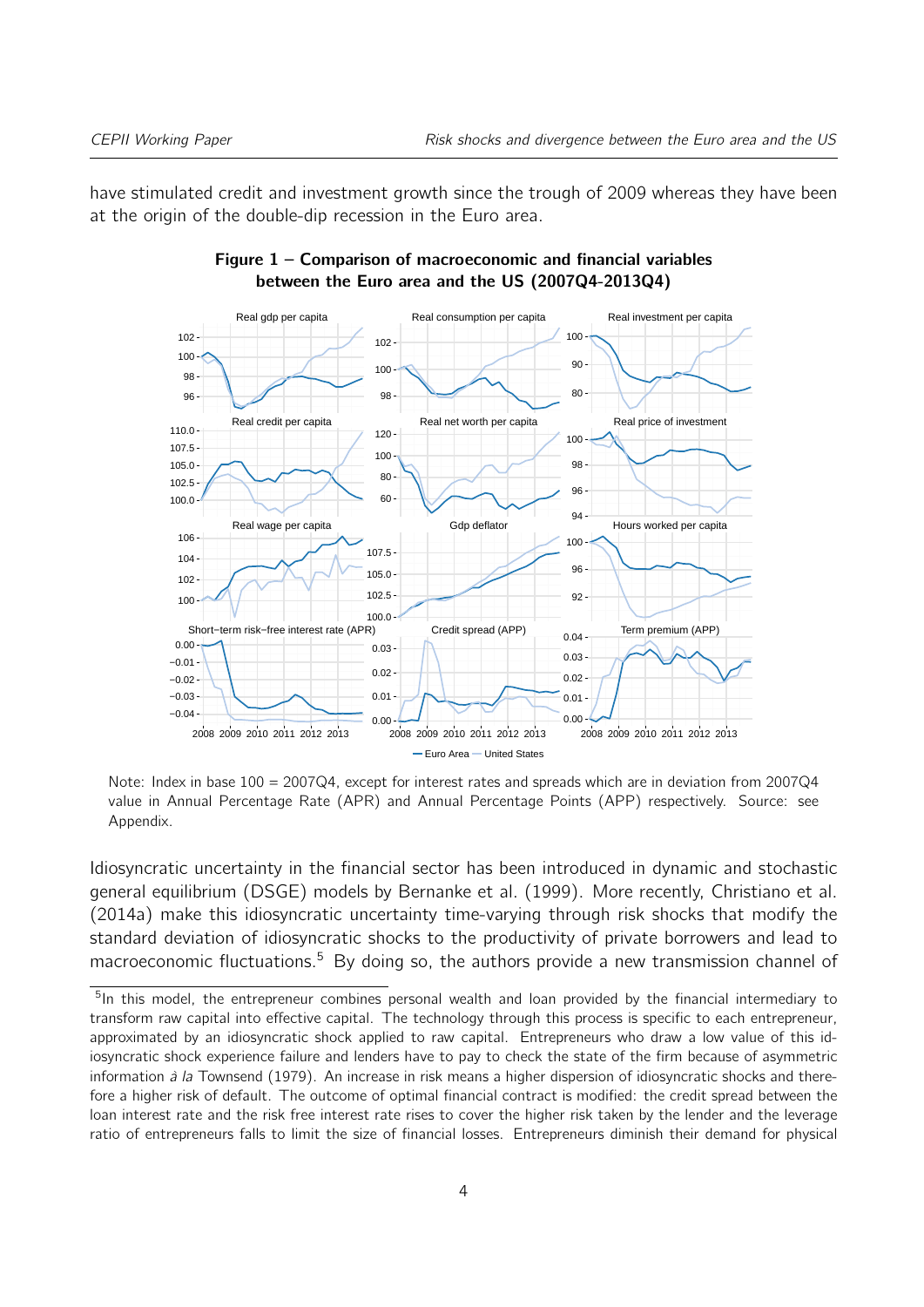uncertainty to business cycles through financial frictions that we use in this paper. This new transmission channel has also been developed by [Arellano et al.](#page-22-3) [\(2012\)](#page-22-3) who consider changes in the volatility of idiosyncratic demand shocks between hiring decision and sales revenues. For reasons explained below, we prefer a model which has an explicit physical capital accumulation, in order to account for the divergence in private investment.

The transmission channel traditionally considered in the literature is not the consequence of financial frictions but of irreversible investment or fixed costs as originally developed by [Bernanke](#page-22-4) [\(1983\)](#page-22-4) and more recently by [Bloom](#page-22-5) [\(2009\)](#page-22-5) and [Bloom et al.](#page-22-6) [\(2012\)](#page-22-6). [Gilchrist et al.](#page-23-2) [\(2014\)](#page-23-2) analyze the relative importance of these two channels and show that financial frictions are a powerful transmission channel of uncertainty fluctuations to macroeconomic activity through changes in credit spread, corporate debt and leverage ratio of indebted firms - variables who diverged substantially between the Euro area and the US as explained above.

To investigate the role of risk shocks, we choose to specify a DSGE model enriched with financial frictions. The choice of the model is delicate because, for comparison purposes, the selected DSGE model should be mostly identical for each economy (otherwise estimation results may be difficult to compare), while performing well for both (historical data are however different by definition). For this purpose, the model of BGG in an otherwise standard DSGE model, such as [Christiano et al.](#page-22-0) [\(2014a\)](#page-22-0) (henceafter CMR), has three advantages. First, CMR demonstrate the good empirical performances of this model for accounting US business cycles, especially for recent business cycles up to 2010Q2. It is therefore natural to extend its application to the last three years to get an insight on the origin of the US recovery. Second, such a model can be viewed as a reduced version of the model developed by [Christiano et al.](#page-22-7) [\(2010\)](#page-22-7) that has been precisely estimated to compare US and Euro area business cycles. If we abstract from the financial sector, the CMR model is also close to the DSGE model developed by [Smets and Wouters](#page-24-3) [\(2005\)](#page-24-3) to compare Euro area and US business cycles.<sup>[6](#page-4-0)</sup> Third, this model proposes a good compromise between its generality (necessary to be applied identically to the two economies) and its detailed features that allows to account for differences in market frictions (as consumption habit formation, capital adjustment costs, markups, wage/price stickiness, and agency problem in the financial sector), in shocks (associated with shifts in demand, technology, policy or financial risk), and in policies (fiscal or monetary).

We estimate the model for US and Euro area economies over the period 1987Q1-2013Q4. We use quarterly observations of eight macroeconomic series that are standardly used in the estimation of DSGE models and four financial series : credit to non financial corporations, slope

capital leading to an aggregate reduction in investment and production. This countercyclical behavior of credit spread makes risk shocks different from financial shocks on the wealth of borrowers also referred as equity shocks [\(Gertler and Kiyotaki,](#page-23-3) [2010;](#page-23-3) [Gertler and Karadi,](#page-23-4) [2011\)](#page-23-4).

<span id="page-4-0"></span><sup>&</sup>lt;sup>6</sup>They estimate an identical DSGE model with real and nominal rigidities for the US and the Euro area and identify the similarities and the differences in their structural characteristics (e.g. type of shocks, propagation mechanisms or monetary policy rules). As [Smets and Wouters](#page-24-3) [\(2005\)](#page-24-3), we do not consider here heterogeneity in Euro area members neither common shocks between the Euro area and the US.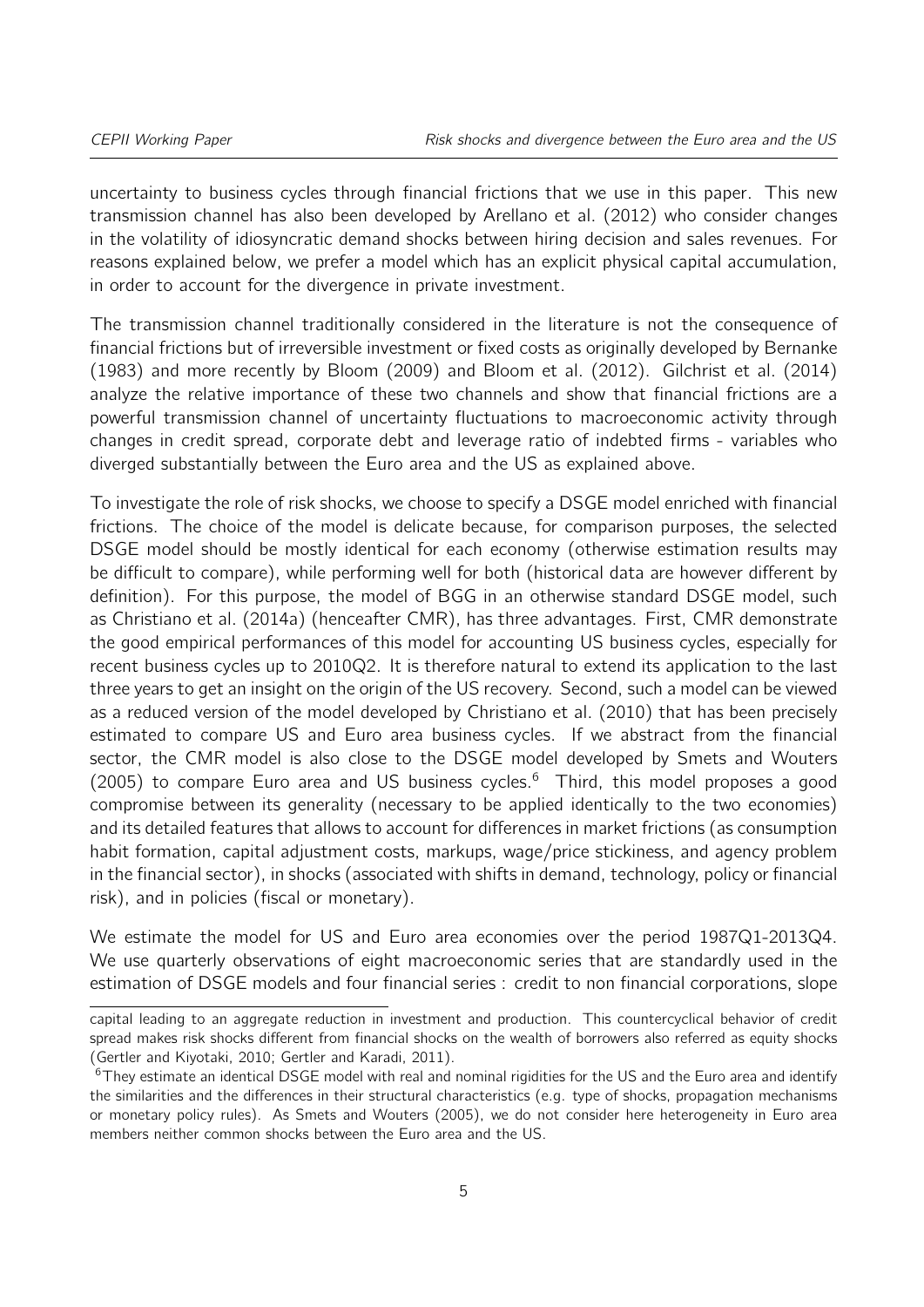of the term structure of interest rates, entrepreneurial net worth and credit spread, defined as the difference between credit interest rate and risk-free rate.<sup>[7](#page-5-0)</sup> Other papers based on estimated DSGE models do not provide a comparison between the Euro area and the US that covers the double-dip recession in the Euro area.<sup>[8](#page-5-1)</sup>

We hightlight two sets of results. First, we show that an important part of the business cycle variance in output is accounted for by risk shocks in both economies (46 percent for the US and 49 percent for the Euro area). Those shocks are particularly useful to account for episodes of credit crunch, with contraction of both investment and ouptut, and high credit spread. Such a sequence has been observed during the last recessions in US and Euro area economies. According to our estimation results, risk shocks dominate all the other shocks to explain the recent divergence between the two economies: a steady reduction of risk supports US credit and investment growth since the trough of 2009Q2 whereas a substantial increase in risk after the peak of 2011Q2 has plunged the Euro area into a double-dip recession.

Second, even if risk shocks play an important role in business cycles and in the recent divergence between both economies, we also hightlight significant differences in the propagation of those shocks from the financial sector to the real economy. This second result helps to explain an important paradox, ie credit spreads are more volatile in the Euro area than in the US while the dispersion of macroeconomic variables like GDP are the same. Indeed, estimated standard deviations of risk shocks are higher in the Euro area than in the US, but these shocks have less impact in the Euro area. We suggest that the differential impact of risk shocks comes from lower costs to verify the borrower's state in the Euro area. Counterfactual experiments show the importance of those structural differences in the divergence between Euro area and US economies.

Both results are important because if there is a relative consensus on the central role of financial shocks in the US recession of 2008-2009 [\(Christiano et al.,](#page-22-0) [2014a\)](#page-22-0), it is not the case for the shocks at the origin of  $(i)$  the US "slow recovery" and  $(ii)$  the Euro area double-dip recession. Some papers such as [Sala et al.](#page-24-4) [\(2013\)](#page-24-4) or [Galí et al.](#page-23-0) [\(2012\)](#page-23-0) do not find that improvements of financial factors support US growth after the through of 2009. But they do not consider risk shocks as we do and, as suggested by CMR, [Arellano et al.](#page-22-3) [\(2012\)](#page-22-3) and [Gilchrist et al.](#page-23-2) [\(2014\)](#page-23-2) to account for the transmission of financial uncertainty to the real economy. Our results show that the US have succeeded in not only reducing but also inversing the risk problem in the economy. To the contrary, the Euro area, hit by a less negative impact of risk than in the US at the beginning of the crisis, have failed to manage this risk as exemplified by the longstanding

<span id="page-5-0"></span> $7$ All these variables, and their role in the estimation, are discussed below.

<span id="page-5-1"></span><sup>&</sup>lt;sup>8</sup>The most recent papers which estimate DSGE model and focus on US economy do not consider the Euro area and those which focus on Euro area economy do not study the whole double-dip recession. See [Galí et al.](#page-23-0) [\(2012\)](#page-23-0), [Merola](#page-23-5) [\(2013\)](#page-23-5), [Del Negro et al.](#page-23-6) [\(2013\)](#page-23-6) or [Christiano et al.](#page-22-0) [\(2014a,](#page-22-0)[b\)](#page-22-8) for the US economy - [Sala et al.](#page-24-4) [\(2013\)](#page-24-4) study the US, the UK, Sweden and Germany. For the Euro area economy, the last year of the data sample is 2008 in [Darracq Pariès et al.](#page-23-7) [\(2011\)](#page-23-7), [Christiano et al.](#page-22-7) [\(2010\)](#page-22-7) and [Villa](#page-24-5) [\(2013\)](#page-24-5), 2010 in [Coenen et al.](#page-22-9) [\(2012\)](#page-22-9) and [Lombardo and McAdam](#page-23-8) [\(2012\)](#page-23-8) and 2011 in [Kollmann et al.](#page-23-9) [\(2013\)](#page-23-9).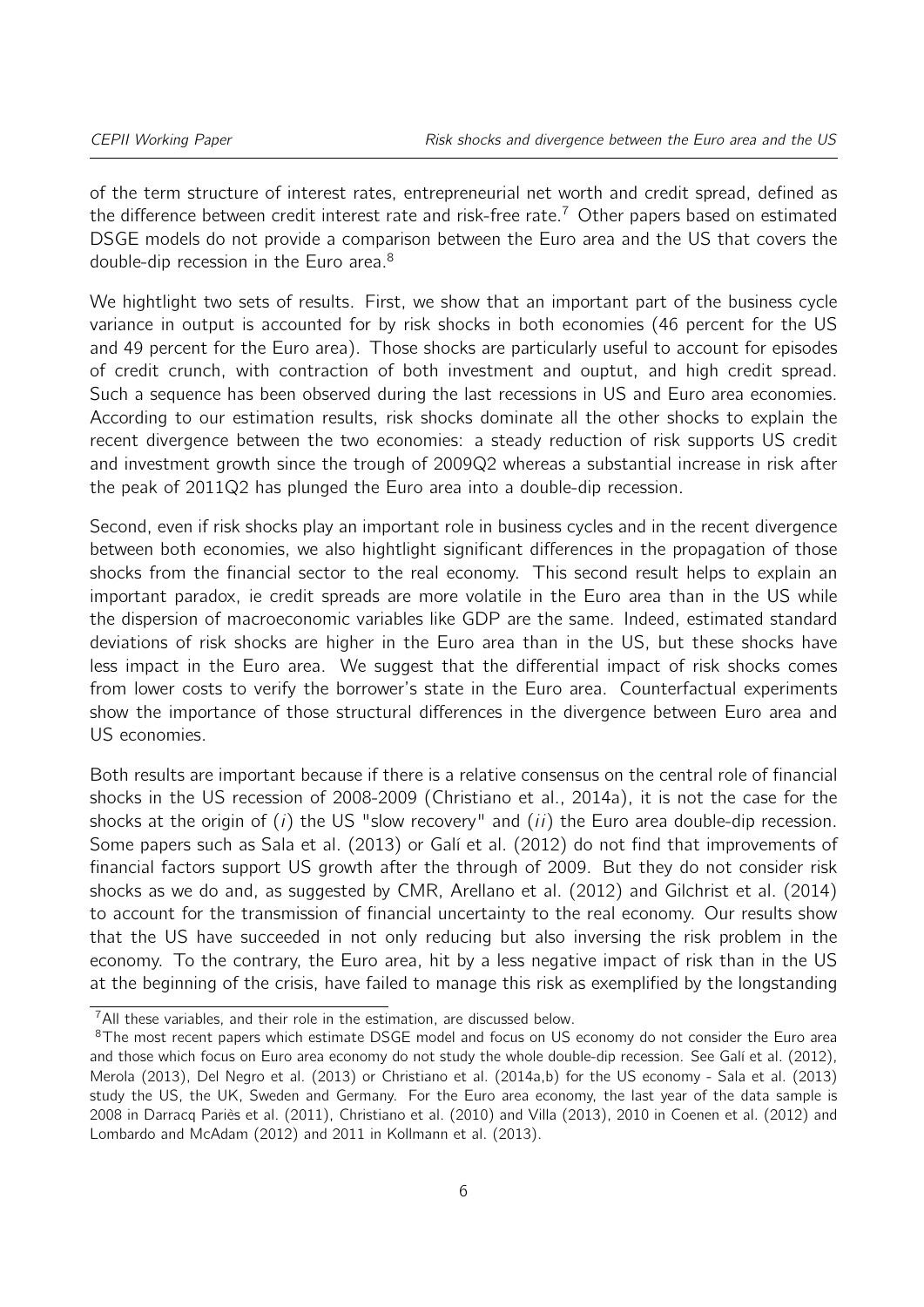tensions in its banking sector highly affected by the sovereign debt crisis of 2011.<sup>[9](#page-6-0)</sup>

The remainder is organized as follows. Section [2](#page-6-1) provides a brief summary of the model and describes the estimation strategy. Section [3](#page-12-0) provides our structural interpretation of the divergence. Section [4](#page-18-0) discusses our results and their relations to other explanations of the Great recession. Section [5](#page-21-0) concludes.

#### <span id="page-6-1"></span>2. Methodology

We use the CMR methodology<sup>[10](#page-6-2)</sup> and Dynare [\(Adjemian et al.,](#page-22-10) [2011\)](#page-22-10) to solve the model and estimate it using observed data for US and Euro area economies. A companion website to this paper is available at [http://shiny.cepii.fr/risk-shocks-and-divergence.](http://shiny.cepii.fr/risk-shocks-and-divergence) It provides the main results reported in this paper but can also be used to display supplementary results and robustness checks.

#### 2.1. The model

A detailed exposition of the model and its economic foundations can be found in CMR. The purpose of this section is to provide a brief summary of the model that allows the reader to understand the estimation results provided below. We describe the general equilibrium structure of the model with a focus on the definition of shocks.

#### 2.1.1. The general equilibirum model

The model belongs to the class of DSGE models with real and nominal rigidities developed by [Christiano et al.](#page-22-11) [\(2005\)](#page-22-11) and [Smets and Wouters](#page-24-6) [\(2003,](#page-24-6) [2007\)](#page-24-7) augmented to include financial accelerator mechanism à la [Bernanke et al.](#page-22-2) [\(1999\)](#page-22-2).

The economy is populated by identical households. Each household contains a unitary continuum of workers and a large number of entrepreneurs. The source of funds for households are labor earnings, bond yields, revenues of capital which is accumulated by households, and other lump-sum transfers. The household allocates funds to consumption purchase, short-term and long-term bonds acquisition, and the purchase of investment goods and existing capital in the economy. The long-term bond interest rate is determined in the model by the expectations for the short-term rate. A shock is included in the long-term bond interest rate to match the term premium in the data. This shock is referred as the "term structure shock". The representative household maximizes the expected value of the discounted utility of its members derived from

<span id="page-6-0"></span> $9$ Consistently with this result, it is recalled in the introduction of [Pisani-Ferry](#page-24-8) [\(2014\)](#page-24-8) that in 2009, "everyone was speaking of a global financial crisis" and "if a country could be singled out as being crisis hit, it was the US, where the subprime crisis originated".

<span id="page-6-2"></span> $10$ Material is avaible on the website of [http://faculty.wcas.northwestern.edu/ lchrist/](http://faculty.wcas.northwestern.edu/~lchrist/) including the manual entitled "The CMR Model" written by Benjamin K. Johannsen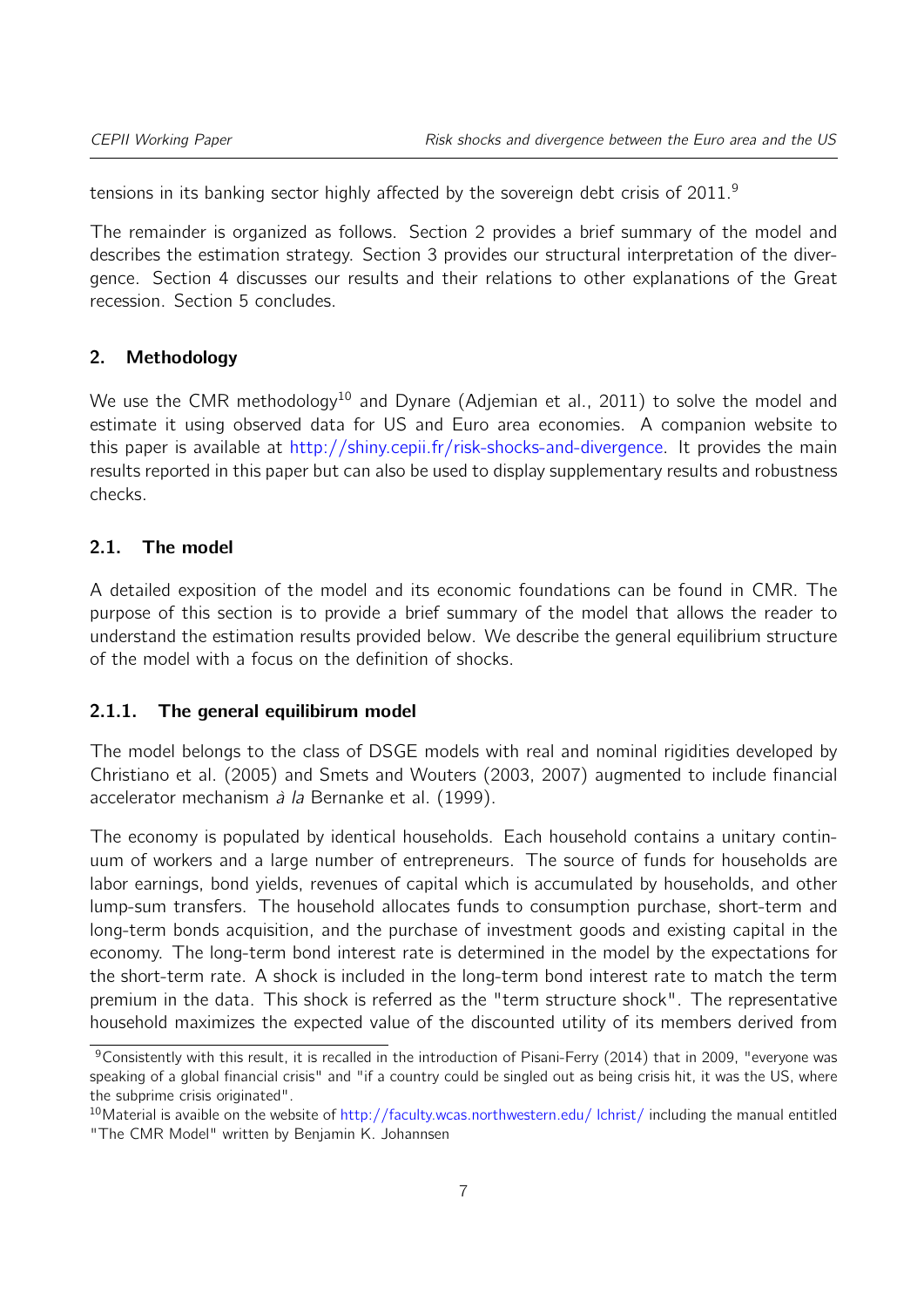leisure time and from consumption with habit formation. Preference shocks affect the household utility function. This shock is referred as the "consumption preference shock".

The final good is produced using a continuum of intermediate goods according to a Dixit-Stiglitz technology. The elasticity of substitution among intermediate goods is stochastic to account for markup fluctuations. This shock is referred as the "price markup shock". The producers of intermediate goods use the services of physical capital and labor, according to a stochastic Cobb-Douglas production function subject to transitory shocks on the total factor productivity and growth shocks on the trend of labor technological progress. These shocks are referred as the "temporary technology shock" and the "persistent technology growth shock", respectively. The second source of growth of the model is an investment specific technology growth, which decreases the price of investment. It is also submitted to a shock referred as the "investment price shock".

Prices and wages are subject to nominal rigidities à la Calvo. Monopoly suppliers of labor and of intermediate goods can reoptimize their wage and price only periodically (with an exogenous probability), otherwise they follow an indexation rule that depends on the target inflation rate fixed by the monetary authority. This target is submitted to the "inflation target shock". In addition to targeting inflation, the monetary authority sets the nominal interest rate given its past value, the deviations of inflation and output with respect to their steady-state values, and a stochastic disturbance, which is referred as the "monetary policy shock". A second policy shock is introduced through the government consumption of final good, which is affected by a stochastic disturbance referred as the "government consumption shock".

Households accumulate raw capital by purchasing the existing undepreciated capital of the economy and investment goods, which are subject to adjustment costs. Adjustment costs are stochastic because of a shock on the marginal efficiency of investment in producing capital, which is referred as the "marginal efficiency of investment shock". Raw capital cannot be directly used in the production sector that uses effective capital. Households sell raw physical capital to entrepreneurs who transform it into effective capital. To buy raw capital, entrepreneurs use their personal wealth and a loan obtained from a financial intermediary. The loan contract is characterized by agency problems subject to financial shocks. Given the importance of financial shocks for our analysis, we provide a more detailed description of these shocks below.

#### 2.1.2. The financial shocks

The agency problem is associated with the asymmetric information between the entrepreneur and the financial intermediary that makes costly checking the state of defaulting entrepreneur hence the expression costly-state verification proposed by [Townsend](#page-24-2) [\(1979\)](#page-24-2).

Let N be the personal wealth of the entrepreneur and B the size of the loan.<sup>[11](#page-7-0)</sup> The purchase of K units of raw capital at price  $Q_K$  satisfies  $Q_K K = N + B$ . The K units of raw capital are

<span id="page-7-0"></span> $11$ To simplify the presentation we omit the time index.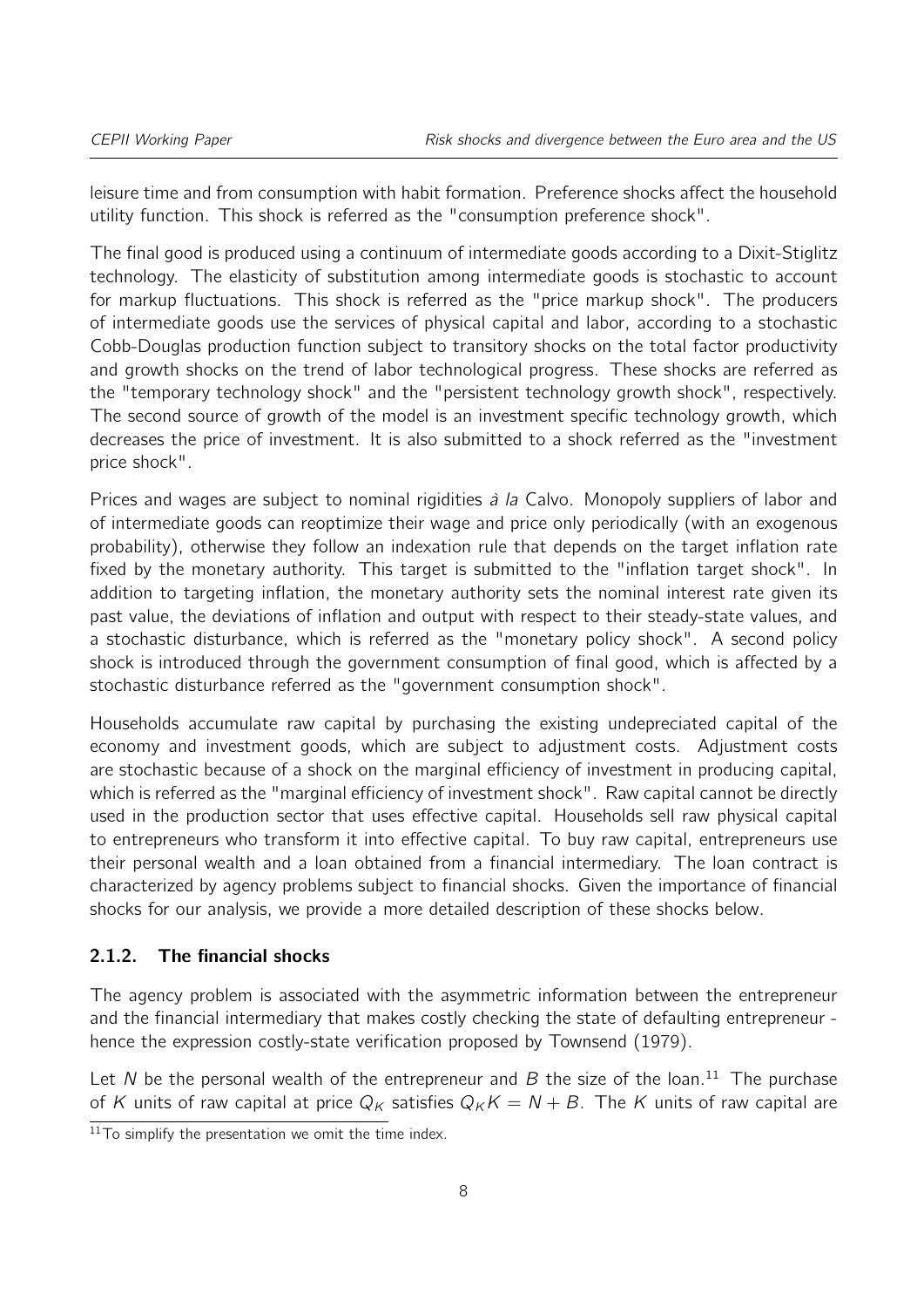transformed into  $\omega K$  units of effective capital that will be sold to the final good producers.  $\omega$  is the idiosyncratic shock that makes risky the business of entrepreneurs. The idiosyncratic shock has a unit-mean log normal distribution denoted  $F(\omega)$ . It is observed by the entrepreneur after its purchases of raw capital. If the realized value is too low, namely  $\omega < \bar{\omega}$ , the entrepreneur defaults because it cannot reimburse the loan. The equilibrium value of  $\bar{\omega}$  satisfies

$$
R^k \bar{\omega} Q_K K = BZ,\tag{1}
$$

where  $R^k$  is the return on effective capital and  $Z$  the loan interest rate. The return on revenues received by the financial intermediary from its entrepreneur is

$$
\left[1 - F\left(\overline{\omega}\right)\right] Z B + \left(1 - \mu\right) \int_0^{\overline{\omega}} \omega dF\left(\omega\right) R^k Q_K K \tag{2}
$$

With the probability of no-default  $[1 - F(\overline{\omega})]$ , the financial intermediary receives interest on its loan. Otherwise, the financial intermediary gets the share  $1 - \mu < 1$  of the assets of the bankrupt entrepreneur (the collateral) where  $\mu$  measures the size of the state verification costs.

The "risk shock" modifies the standard deviation of the idiosyncratic shocks  $\omega$ . The standard deviation of  $log(\omega)$  is denoted  $\sigma_t$  and evolves as follow

$$
\log(\sigma_t/\sigma) = \rho_\sigma \log(\sigma_{t-1}/\sigma) + u_t,\tag{3}
$$

where  $u_t$  is an iid innovation to the risk in the economy,  $\rho_\sigma$  is the persistence of the risk shock, and  $\sigma$  the steady-state level of risk. An increase in  $\sigma_t$  makes higher the cross-sectional dispersion in  $\omega$ . Because the mean of  $\omega$  is unchanged, it means higher probabilities for low realizations of  $\omega$  and therefore higher default risk in the economy. This shock is referred as the "risk shock".

The second financial shock modifies the net wealth of entrepreneurs. With a stochastic probability, the household takes all the wealth of the entrepreneur. The entrepreneur can however still get a loan thanks to an exogenous transfer from the households, but the agency problems are reinforced because the value of its assets (or the collateral) is reduced. This shock is referred as the "equity shock".

Finally, CMR consider news on the risk shock that evolves as follows

$$
u_t = \xi_{0,t} + \xi_{1,t-1} + \dots + \xi_{p,t-p},
$$
\n(4)

where  $\xi_{0,t}$  is the unanticipated component of  $u_t$  and  $\xi_{j,t-j}$  for  $j > 0$  is the anticipated (or news) components of  $u_t$ . These shocks are referred to "news shocks".

#### 2.2. Inference about parameters

#### 2.2.1. Presentation of the data

We use quarterly observations on twelve variables covering the period 1987Q1-2013Q4. These include eight variables that are standard in bayesian estimation of DSGE models: GDP, consumption, investment, inflation, wage, price of investment, hours worked and short-term risk-free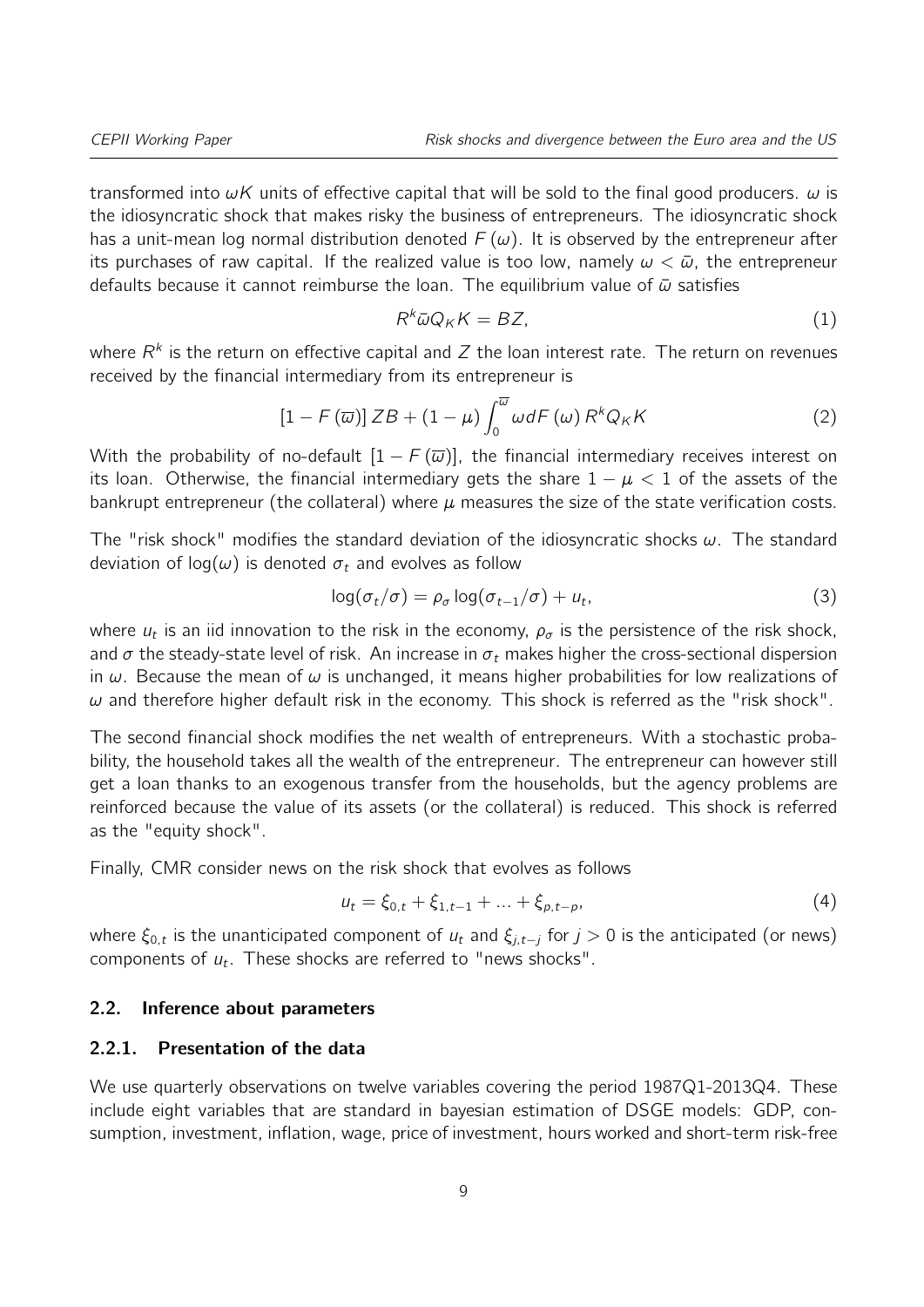interest rate. As CMR, we also use four financial variables: credit, slope of the term structure of interest rates, entrepreneurial net worth and credit spread. See Appendix [A](#page-25-0) for details about the different series.

For Euro area, we use the Area-wide Model (AWM) database [\(Fagan et al.,](#page-23-10) [2001\)](#page-23-10), up to  $2010Q4.<sup>12</sup>$  $2010Q4.<sup>12</sup>$  $2010Q4.<sup>12</sup>$  We then link, where it is feasible, the data contained in the orginal AWM database to the official Euro area data. This seems legitimate because the AWM database has been constructed using both Euro area data reported in the ECB Monthly Bulletin and other ECB and Eurostat data where available.

Credit spread is a key variable in the estimation of a model with financial frictions. So the choice of a different definition from CMR in the European case has to be explained. We acknowledge that corporate bond spread appears as a good proxy of credit spread where lending is mostly done by financial markets, as in the US. However, when financial system is dominated by banks, as in the Euro area, it seems more appropriate to choose an average of the retail bank interest rates, that we choose here.<sup>[13](#page-9-1)</sup>

#### 2.2.2. Calibration

Table [1](#page-10-0) contains a description of the parameters that we fix during the estimation. We comment here only on calibrated parameters which differ between the Euro area and the US.<sup>[14](#page-9-2)</sup> We set the growth rate  $\mu_z$  of the unit root technology shock and the growth rate of investment-specific technological change  $\Upsilon$  to 1.66 percent and 1.70 percent respectively for the US, and to 1.90 percent and 0.40 percent respectively for the Euro area. The short-term risk-free rate and the inflation target are fixed at 4% and 2% respectively in annual percent rate for the Euro area and 4.7% and 2.4% for the US. The discount rate are deduced to allow equality of Euler equation at the steady state.  $\eta^g$  is fixed to obtain an appropriate government spending ratio to GDP. For Euro area data, tax rates are sample measn of Eurostat implicit tax rates (1995-2011). Shares of capital in production function differ to account for a lower stock of capital in Euro area.

#### 2.2.3. Estimation

The model is estimated through Bayesian procedures surveyed by [An and Schorfeide](#page-22-12) [\(2007\)](#page-22-12). Prior and posterior of estimated structural parameters and shock processes, which are the same for both countries, are detailed in Table [B.1,](#page-28-0) in the Appendix. Table [3](#page-12-1) reports the steady-state properties of the model when parameters are set to their mean under the prior distribution. This table also reports the corresponding historical values. Overall, the model and the data match well. Even if capital to output ratio differ a little between the data and the model for both

<span id="page-9-0"></span><sup>&</sup>lt;sup>12</sup>Here we use the 11th update of the AWM database.

<span id="page-9-1"></span><sup>&</sup>lt;sup>13</sup>See [De Fiore and Uhlig](#page-23-11) [\(2011\)](#page-23-11) and [Reichlin](#page-24-9) [\(2014\)](#page-24-9) for evidence on the differences between the two financial system.

<span id="page-9-2"></span><sup>&</sup>lt;sup>14</sup>The following figures correspond to the means of each variable during the period of the Great moderation.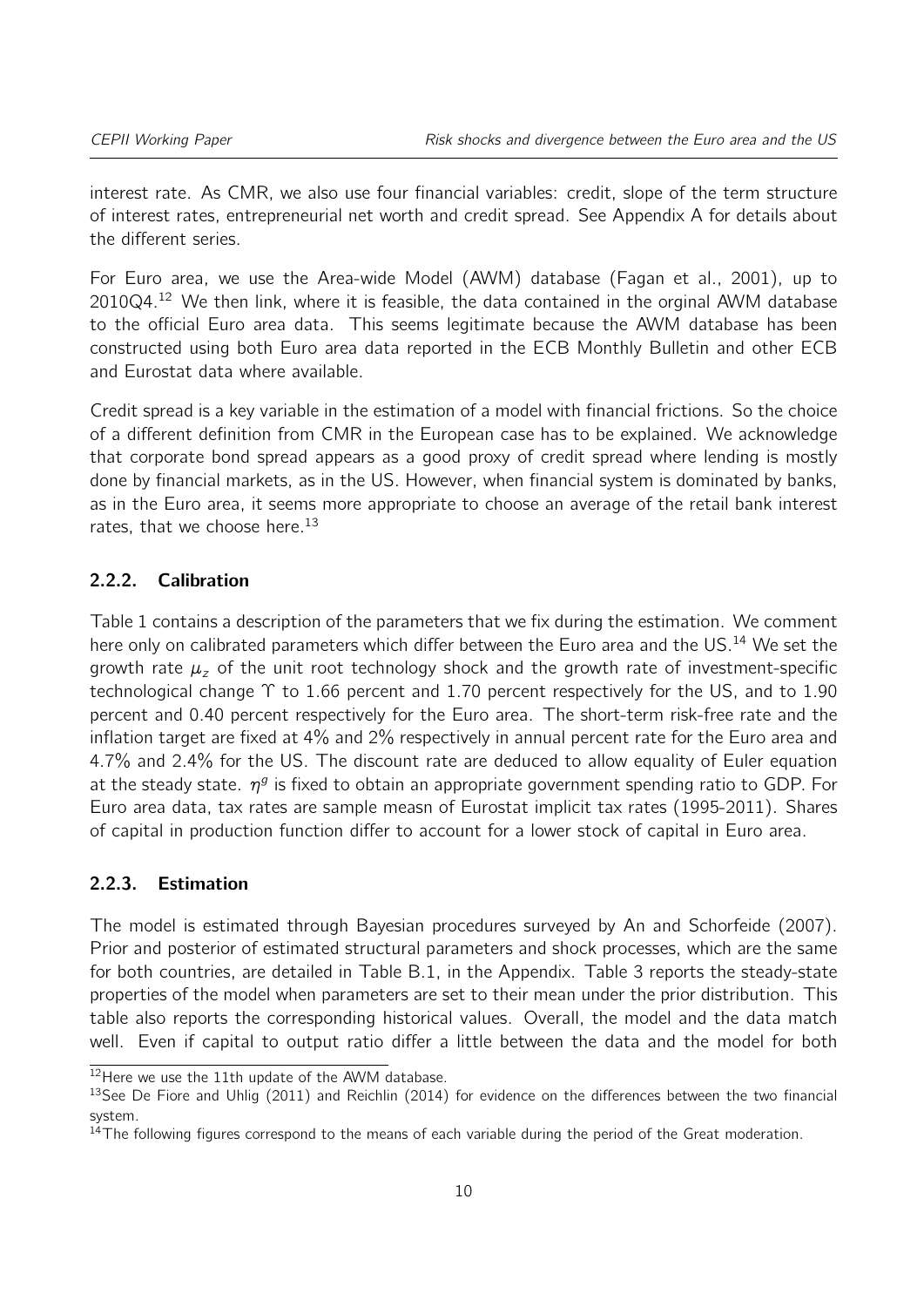<span id="page-10-0"></span>

|                |                                                                 | EA      | US.     |
|----------------|-----------------------------------------------------------------|---------|---------|
| β              | Discount rate                                                   | 0.9998  | 0.9987  |
| $\psi_L$       | Disutility weight on labor                                      | 0.7705  | 0.7705  |
| $\delta$       | Deprecation rate of the economy                                 | 0.025   | 0.025   |
| $\alpha$       | Power on capital in production function                         | 0.30    | 0.40    |
| $\sigma_I$     | Curvature on disutility of labor                                | 1       | 1       |
| Υ              | Growth rate of investment specific technological change (APR)   | 0.40    | 1.70    |
| $\mu_z$        | Growth rate of the economy (APR)                                | 1.90    | 1.66    |
| $\lambda_{w}$  | Steady state markup, suppliers of labor                         | 1.05    | 1.05    |
| $\lambda_f$    | Steady state markup, intermediate good firms                    | 1.20    | 1.20    |
| $1-\gamma$     | Fraction of entrepreneurial net worth transferred to households | 1-98.50 | 1-98.50 |
| $W^e$          | Transfer received by new entrepreneurs                          | 0.005   | 0.005   |
| $\Theta$       | Share of resources for state verification                       | 0.005   | 0.005   |
| $\eta_q$       | Steady state government spending-GDP ratio                      | 0.21    | 0.20    |
| $\pi^{target}$ | Steady state inflation rate (APR)                               | 2.00    | 2.43    |
| R              | Short-term risk-free interest rate (APR)                        | 4.00    | 4.70    |
| $\tau^c$       | Tax rate on consumption                                         | 0.195   | 0.05    |
| $\tau^{k}$     | Tax rate on capital income                                      | 0.256   | 0.32    |
| $\tau'$        | Tax rate on labor income                                        | 0.381   | 0.24    |

Table  $1 -$  Calibrated parameters

economies, with a lower stock of capital in the US model than in the data, and a higher stock in the Euro area model than in the data, there is still a higher stock of capital in the US than in Euro area, consistently with the data.

For the US economy, results can be compared with those reported by CMR to assess how estimation results are sensitive to the selected period. Actually, the single difference for the US economy is that our sample period is 1987Q1-2013Q4 against 1985Q1-2010Q2 in CMR.[15](#page-10-1) Our posterior modes are very close to that of CMR. We therefore focus our analysis on the differences between the Euro area and the US - see Table [B.1.](#page-28-0) We compare the 80 percent interval confidences to identify some structural differences between the two economies. One parameter value is considered as significantly different when its posterior mode for one economy does not fall within the confidence interval of the other economy.

As in [Smets and Wouters](#page-24-3) [\(2005\)](#page-24-3) and [Christiano et al.](#page-22-7) [\(2010\)](#page-22-7), we do not observe significant differences in real frictions, namely the degree of habit formation and the curvatures of the investment and utilization-cost technologies.

Our estimation results indicate however significant differences in the degree of nominal rigidities both for prices and wages. Wages are more stickiness in the Euro area than in the US whereas it is the opposite for price stickiness.<sup>[16](#page-10-2)</sup> In [Christiano et al.](#page-22-7) [\(2010\)](#page-22-7) the Calvo parameters are

<span id="page-10-1"></span> $15$ We restrict here the beginning of the US data sample to have the same time span in both economies.

<span id="page-10-2"></span> $16$ For the posterior distributions, wages are not revised with a probability equal to 0.85 in the Euro area whereas it is 0.75 in the US. For prices, the probability of no-revision is 0.80 in the US against 0.72 in the Euro area.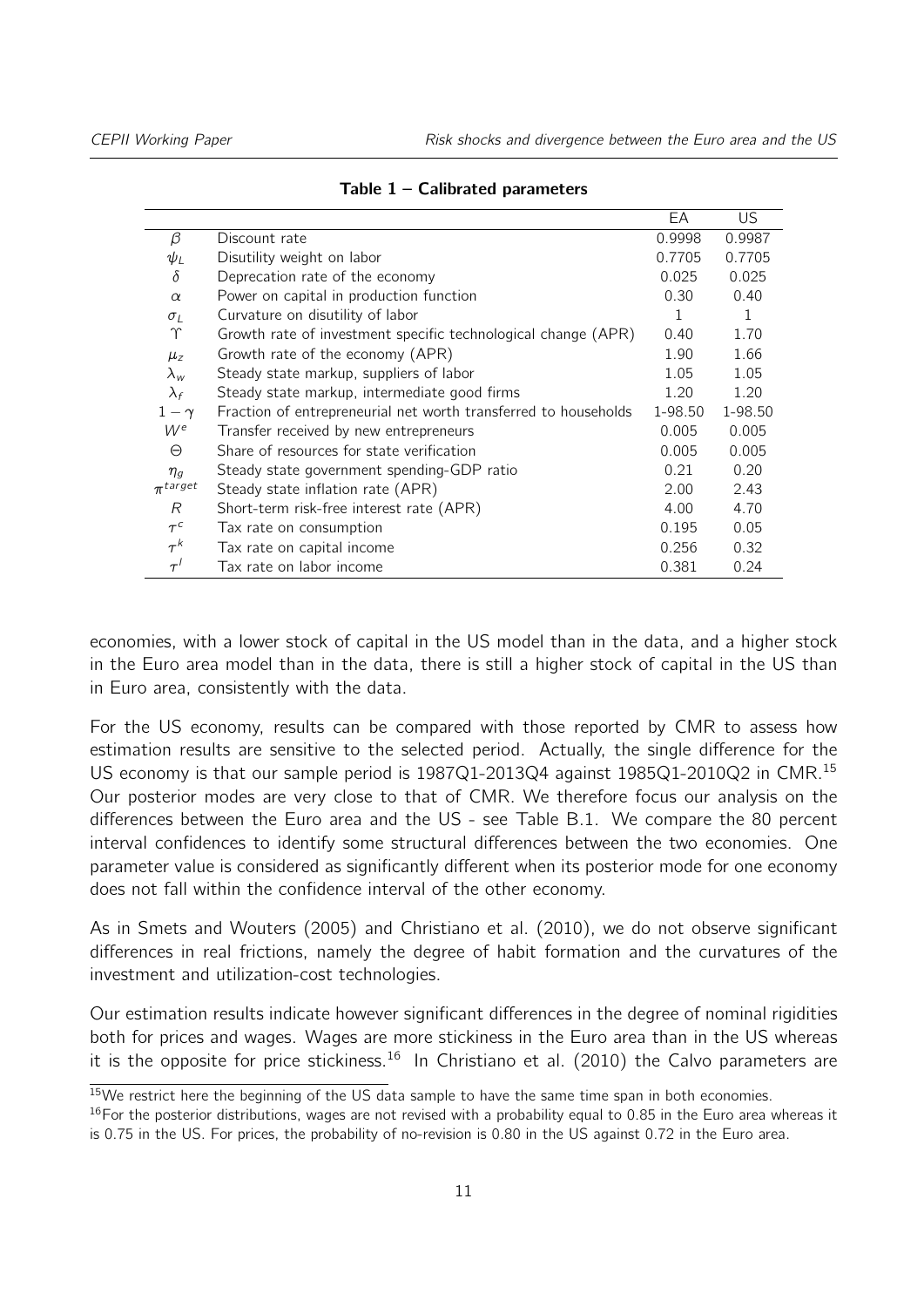very close for the two markets and for the two economies without significant differences.<sup>[17](#page-11-0)</sup>. In [Smets and Wouters](#page-24-3) [\(2005\)](#page-24-3), there is no significant difference for price rigidities but the Calvo parameter for wage stickiness is significantly higher in the US than in the Euro area. However, this difference vanishes when they restrict the data sample to the period after 1983. Substantial differences also concern the indexing of prices and wages in the case of no-revision. The weight of inflation target is lower in the Euro area than in the US for wage indexing whereas it is the opposite for prices.

The most striking difference between the two economies lies in financial frictions. Monitoring costs, namely  $\mu$ , are estimated to represent 6.8% of seized assets in the Euro area (the 80% confidence interval is [5.4-17.9]) against 23.4% in the US (the 80% confidence interval is [13.9- 35.4]). Consistently, given a lower verification cost of default in the Euro area, the probability of default and the leverage ratio of non-financial corporations are higher in this economy when compared with the US.[18](#page-11-1) Financial frictions are also less important in the Euro area because the steady state level of idiosyncratic uncertainty, namely  $\sigma$ , is 0.18 against 0.29 in the US.

Concluding that financial frictions are less severe in the Euro area than in the US deserve some discussion. This conclusion is rationale if we keep in mind that we consider two different financial systems. For the US, the series of credit spread is calculated for market debt and the series of credit includes all credit instruments in which market debt is the most important part. For the Euro area, the credit spread and the amount of credit are both defined for bank debt, which is the main source of credit to non financial corporations in this economy.<sup>[19](#page-11-2)</sup> Actually, our estimation suggests that verification costs are less expensive for banks in the Euro area than for bond holders in the US, which is consistent with the traditional view of banks as agents specialized in auditing and monitoring activities.

One important consequence of the difference in the estimated parameters of the financial contract is the difference in the propagation of risk shocks, from the financial sector to the real economy. To understand that, we must explain the link between the degree of financial frictions and the sensitivity of macroeconomic variables to risk shocks. Consider the credit spread as the premium asked by lenders given the risk of default. Risk fluctuations implie negative comovements between credit spread and the growth rate of credit: when risk is higher, lenders lent less and asked a greater premium. The credit crunch is then transmitted to macroeconomic ac-

<span id="page-11-0"></span> $17$ The lowest probability of no-revision is 0.693 for prices in the US and the highest is 0.712 for wages in the EA see Table 4 in [Christiano et al.](#page-22-7) [\(2010\)](#page-22-7)

<span id="page-11-1"></span><sup>&</sup>lt;sup>18</sup>The default probability is 1.5% for the Euro area against 0.6% for the US and the leverage ratio  $k/n$ , is 2.94 in the Euro area against 1.86 for the US. These figures are for the mode of the posterior distribution of parameters and therefore differ from the figures reported in Table [3](#page-12-1) computed for the prior distribution. In [von Heideken](#page-24-10) [\(2009\)](#page-24-10), the costly-state verification parameter  $\mu$  is estimated lower in the US than in the Euro area, contrary to us, but the author does not include financial series in the estimation.

<span id="page-11-2"></span> $19$ The lack of market debt in the Euro area can be viewed as a the consequence of other financial frictions than the costly-state verification considered herein, which are not present in our model. For example, [De Fiore and Uhlig](#page-23-11) [\(2011\)](#page-23-11) suggest that the availability of public information about firms' credit worthiness and the efficiency of banks in acquiring this information can explain the observed gap between the two economies.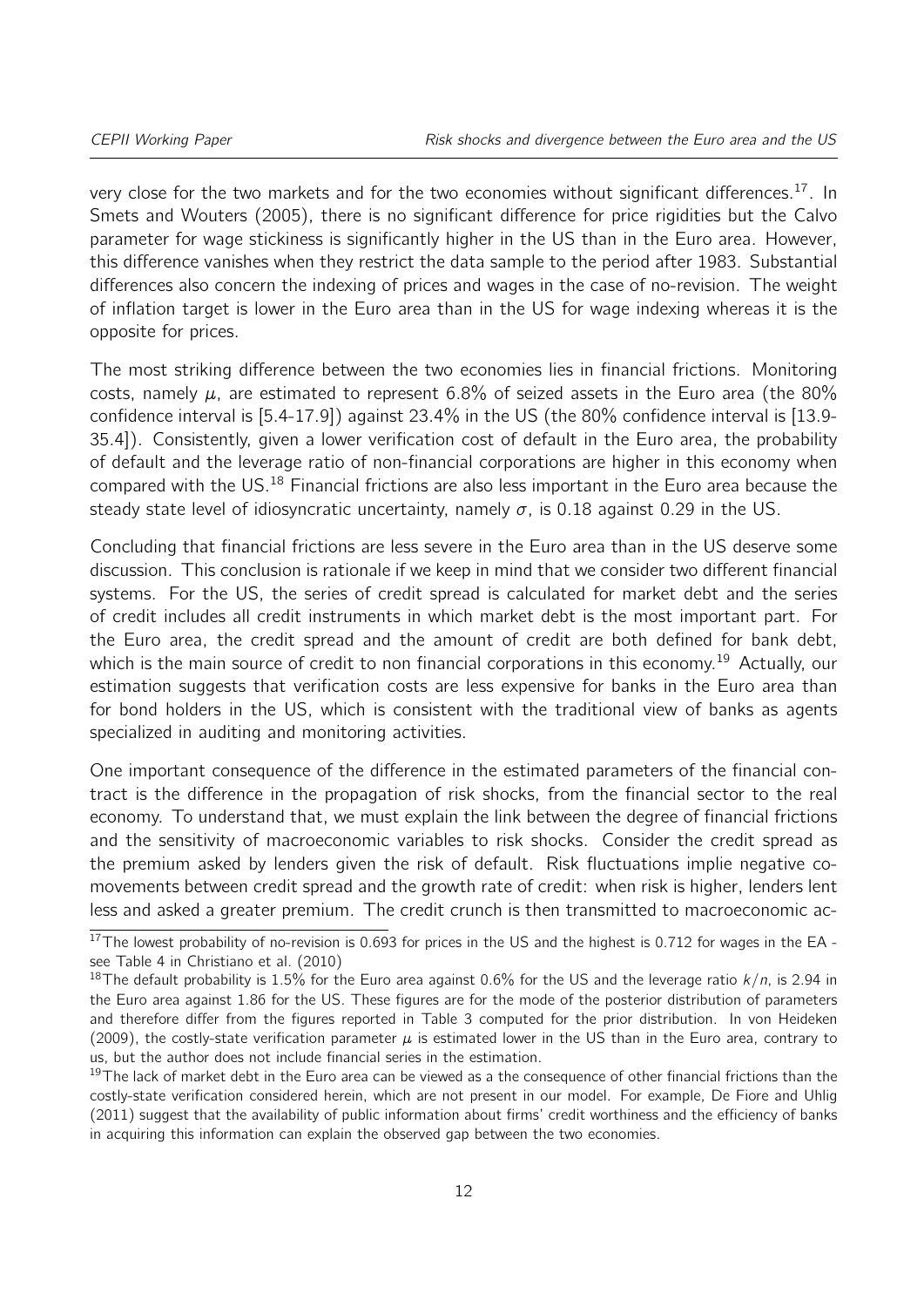tivity through physical capital market and investment decisions as illustrated by Figure [2,](#page-13-0) which shows the Bayesian impulse response functions of main variables to an anticipated innovation in the risk shock.

Other things being equal, stronger financial frictions amplify the responses of macroeconomic variables to risk shocks. However, we show that the volatility of real GDP and credit per capita are almost identical in the two economies while the credit spread is half time more volatile in the Euro area than in the US - see Table [2.](#page-12-2) Consistently with the high volatility of credit spreads in the Euro area, estimated risk shocks are more volatile for this economy than in the US - but less persistent. Moderate financial frictions in the Euro area are therefore necessary to dampen the impact of credit spread fluctuations, which are higher than in the US, to aggregate series, which are not more volatile than in the US.

<span id="page-12-2"></span>

| Table 2 – Standard deviations of some macroeconomic and financial variables |  |  |  |
|-----------------------------------------------------------------------------|--|--|--|
|-----------------------------------------------------------------------------|--|--|--|

|                     | GDP   |          |          | Investment Credit Credit spread |
|---------------------|-------|----------|----------|---------------------------------|
| Euro area           | 0.58% | 1.49%    | 1.14%    | $0.29\%$                        |
| United States 0.62% |       | $2.40\%$ | $1.05\%$ | $0.19\%$                        |

Note: Standard deviations are calculated for annualized growth rates of GDP, investment and credit over the period 1988Q1-2013Q4.

<span id="page-12-1"></span>

|           |                                            | Model EA | Data EA   | Model US | Data US     |
|-----------|--------------------------------------------|----------|-----------|----------|-------------|
| 1/y       | investment/GDP                             | 0.20     | 0.21      | 0.25     | 0.24        |
| C/y       | private consumption/GDP                    | 0.59     | 0.57      | 0.54     | 0.59        |
| g/y       | public consumption/GDP                     | 0.21     | 0.21      | 0.20     | 0.16        |
| k/y       | capital/GDP                                | 6.5      | 5         | 7.6      | 11          |
| $n/(k-n)$ | equity to debt                             | 1.7      | 1.6       | 1.91     | $1.3 - 4.7$ |
|           | transfer received by new entrepreneurs/GDP | 0.29     | not known | 0.18     | not known   |
|           | banks monitoring costs/GDP                 | 0.41     | not known | 0.45     | not known   |
|           | credit velocity                            | 1.6      | 12        | 1.5      | 1.7         |

Table 3 – Steady state properties : Model at Priors versus Data

Note: For US data, all sample averages are computed over the period 1985Q1:2008Q2, except inflation, short-term interest rate and finance premium, which are computed over 1987Q1:2008Q2 (data come from CMR). For Euro area data, all sample averages are computed over the period 1987Q1:2008Q2, except inflation, short-term interest rate and external finance premium, which are computed over 1994Q1:2008Q2 (from the beginning of the Maastricht Treaty) and the equity to debt ratio (for non financial corporations), from 1999Q1.

#### <span id="page-12-0"></span>3. Explaining the divergence

#### 3.1. The role of risk shocks in the divergence

The fluctuation of risk shocks is historically an important source of business cycles for both economies as shown in Figure [3](#page-14-0) and Table [4,](#page-15-0) that is consistent with [Christiano et al.](#page-22-7) [\(2010,](#page-22-7)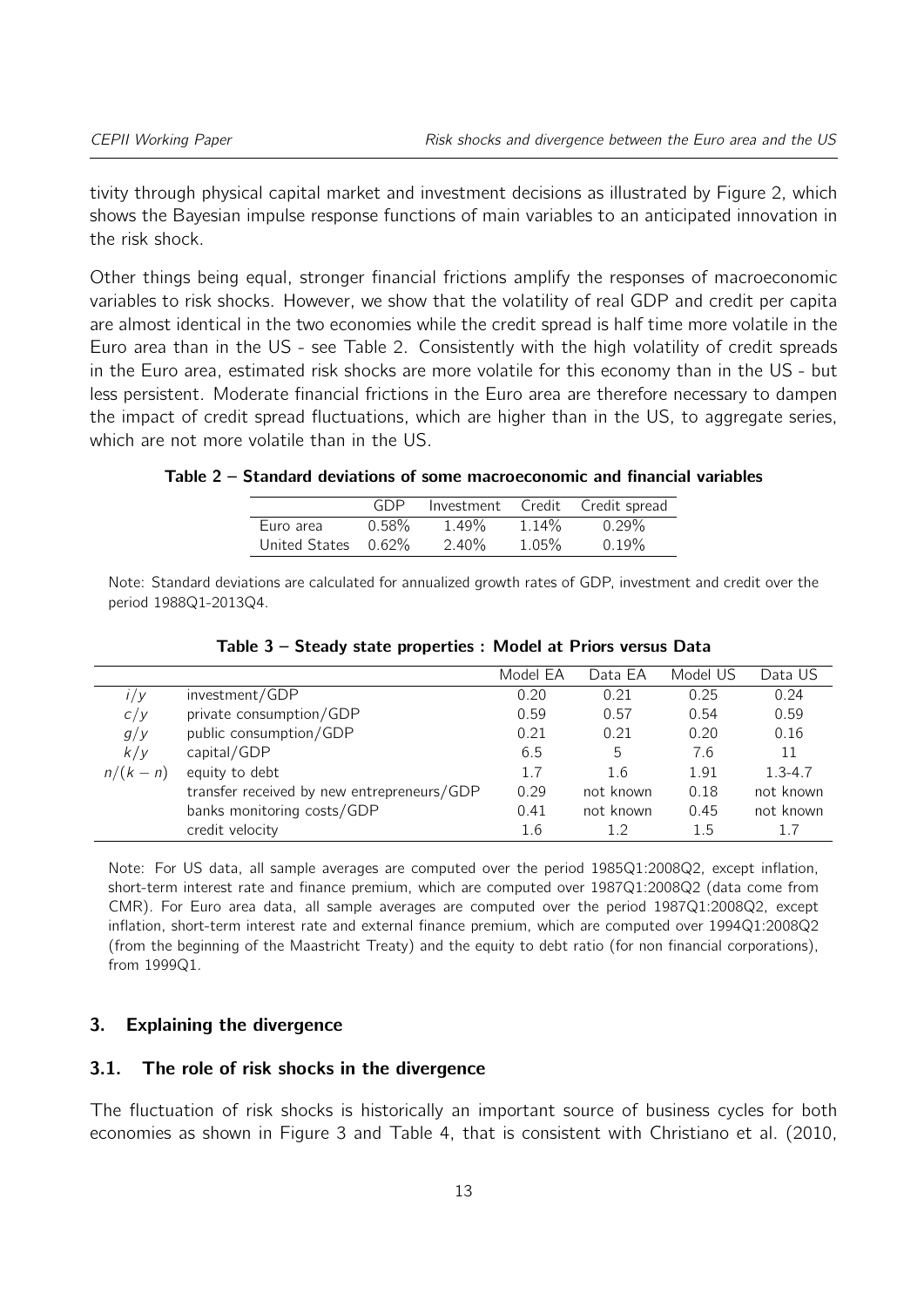

#### <span id="page-13-0"></span>Figure 2 – Bayesian IRFs after increasing an anticipated risk shock in the Euro area (percent)

Note : The solid line is the mean of the Bayesian impulse response functions, i.e. the mean of the distribution of the IRFs generated when parameters are drawn from the posterior distribution. Shaded areas are between the lower and the upper bound of a 80% highest posterior density interval. Variables are in deviation from their steady-state values.

[2014a\)](#page-22-0). Around the half of the business cycle variance in output is accounted for by the risk shock in both economies (46 percent for the US and 49 percent for the Euro area), and more than three-quarters for the variance in investment (73 percent for the US and 82 percent for the Euro area). $20$ 

The role of risk shocks is central in explaining the divergence between Euro area and US economies during last recessions. Figure [4](#page-16-0) compares actual real GDP per capita with its simulated values, feeding only risk shocks to the model, since  $2007Q4.<sup>21</sup>$  $2007Q4.<sup>21</sup>$  $2007Q4.<sup>21</sup>$  In the US, risk shocks

<span id="page-13-1"></span> $20$ [Darracq Pariès et al.](#page-23-7) [\(2011\)](#page-23-7) also conclude that roughly 50 percent of unconditional variance of real macroeconomic variables are explained by financial and housing-specific shocks. Contrary to us, some other contributions have concluded on a minor role of financial shocks to explain the volatility of real macroeconomic variables in Europe as [Quint and Rabanal](#page-24-11) [\(2014\)](#page-24-11). The differences come from the definition of financial shocks. In [Quint and](#page-24-11) [Rabanal](#page-24-11) [\(2014\)](#page-24-11) the financial accelerator mechanism is placed on the household side and the risk shocks concern the quality of housing stock.

<span id="page-13-2"></span> $^{21}$ Another way to look at the Figure [4](#page-16-0) is that the solid lines correspond to simulated values feeding all the shocks to the model (approximately because of some measurement errors).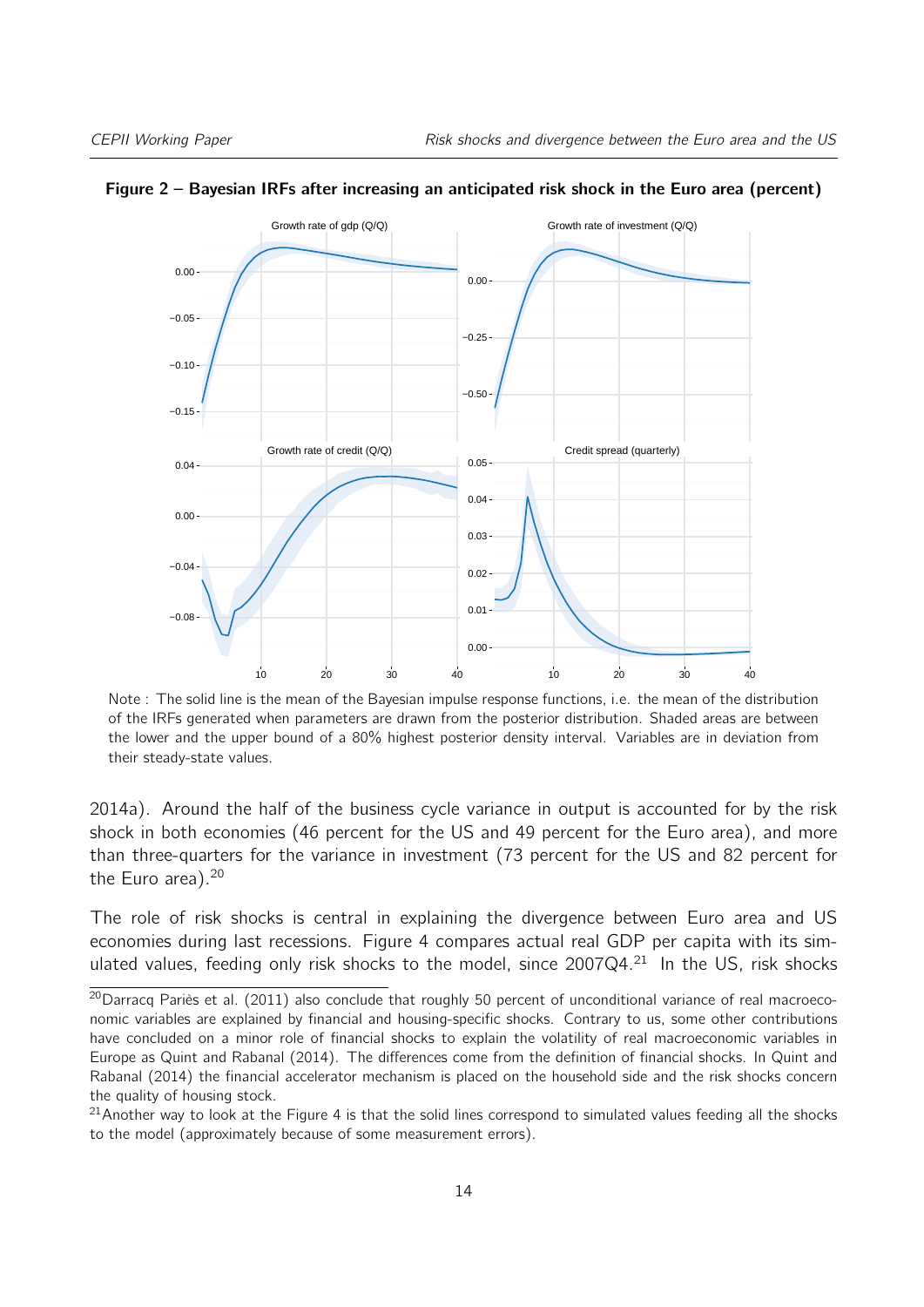

<span id="page-14-0"></span>

Note : The solid line is the historical growth of real GDP per capita (year-on-year). The "contribution of risk shocks" is the sum of the contributions to GDP fluctuations explained by anticipated and unanticipated components of the risk shocks.

have negatively contributed to growth between 2008Q3 and 2010Q1, with a trough in 2009Q2. After this period, we observe a reversal in risk shocks that contribute positively to the US output growth. Actually, the US recovery would have been weaker without this reversal in risk shocks. Real GDP per capita growth is 3.0 percent between 2007Q4 and 2013Q4 whereas it would have been more than 10 percent without any shocks (given the steady-state growth) and 7.3 percent with only risk shocks, despite their negative contribution to growth during the recession.

The contribution of risk shocks to growth has been different in the Euro area. First, the deterioration of risk in the financial sector comes later with lesser impact on growth during the first recession than in the US. Indeed, the first recession in the Euro area started in 2008Q1 but the negative contributions of risk shocks to growth started in 2008Q4. However, the key difference between the two economies is the absence of risk reversal in the Euro area. Actually, it is even worse for the Euro area because the negative contribution of risk increases after 2011Q1 giving rise to the double-dip recession. As shown in Figure [4,](#page-16-0) the real GDP per capita growth is -2.2 percent between 2007Q4 and 2013Q4 whereas it would have been more than 10 percent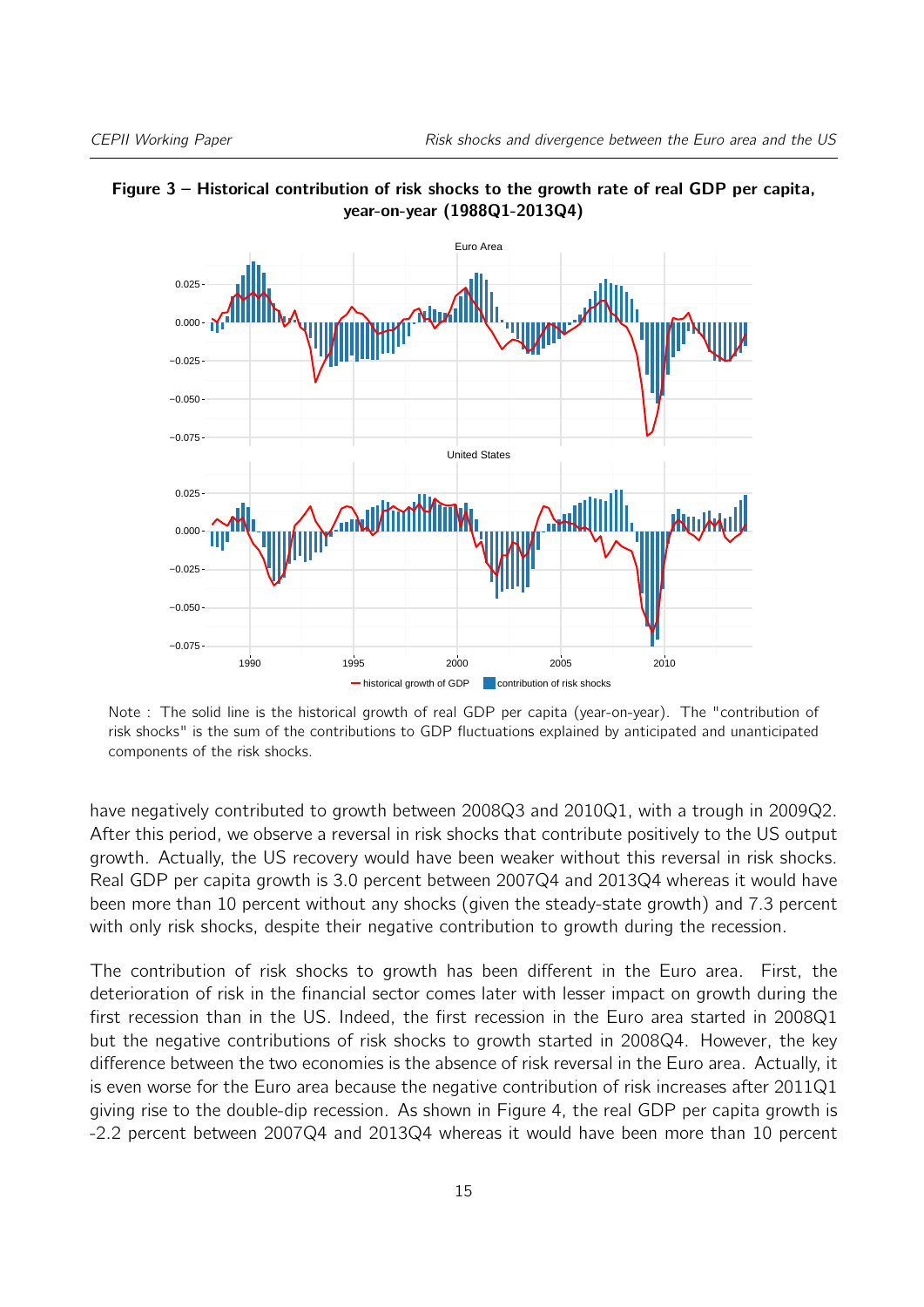<span id="page-15-0"></span>

|                      | risk | equity  | investment | technology | markup | cons. pref. | mon. pol. | gov. cons. |
|----------------------|------|---------|------------|------------|--------|-------------|-----------|------------|
| <b>United States</b> |      |         |            |            |        |             |           |            |
| gdp                  | 46.1 | 0.4     | 9.3        | 14.6       | 8.6    | 3.8         | 2.0       | 15.0       |
| consumption          | 7.2  | 0.0     | 7.7        | 26.3       | 13.6   | 41.8        | 2.5       | 0.9        |
| investment           | 73.1 | 0.6     | 19.9       | 1.5        | 3.7    | 0.4         | 1.0       | 0.0        |
| credit               | 39.9 | 35.6    | 11.5       | 3.5        | 7.3    | 0.9         | 0.7       | 0.2        |
| net worth            | 65.6 | 2.6     | 28.1       | 0.3        | 1.0    | 0.0         | 2.5       | 0.0        |
| credit spread        | 93.9 | $1.0\,$ | 4.4        | 0.0        | 0.1    | 0.0         | 0.4       | 0.0        |
| inflation            | 35.3 | 0.2     | 11.9       | 11.1       | 36.5   | 2.9         | 1.3       | 0.5        |
| hours worked         | 50.3 | 0.3     | 15.4       | 11.9       | 13.3   | 3.1         | 1.8       | 3.8        |
| wage                 | 0.9  | 0.0     | 0.3        | 90.3       | 8.5    | 0.0         | 0.0       | 0.0        |
| interest rate        | 53.4 | 0.3     | 16.4       | 5.4        | 14.1   | 3.3         | 6.5       | 0.4        |
| slope                | 53.1 | 0.3     | 12.8       | 2.6        | 12.1   | 1.8         | 7.0       | 0.2        |
| invest. price        | 0.0  | 0.0     | 100.0      | 0.0        | 0.0    | 0.0         | 0.0       | 0.0        |
| <b>Euro Area</b>     |      |         |            |            |        |             |           |            |
| gdp                  | 49.4 | 1.2     | 1.0        | 12.0       | 9.7    | 11.3        | 3.2       | 12.2       |
| consumption          | 2.6  | 0.2     | 7.4        | 15.1       | 10.7   | 60.5        | 1.9       | 1.6        |
| investment           | 82.2 | 2.7     | 4.0        | 3.3        | 5.2    | 0.0         | 2.6       | 0.0        |
| credit               | 17.9 | 67.6    | 4.5        | 3.9        | 4.8    | 0.2         | 0.9       | 0.1        |
| net worth            | 51.6 | 7.8     | 36.4       | 0.1        | 0.5    | 0.0         | 3.5       | 0.0        |
| credit spread        | 91.2 | 2.0     | 6.1        | 0.0        | 0.1    | 0.0         | 0.6       | 0.0        |
| inflation            | 22.6 | 0.7     | 2.1        | 29.0       | 41.1   | 1.3         | 2.5       | 0.5        |
| hours worked         | 52.3 | 1.0     | 1.8        | 13.9       | 18.3   | 6.3         | 3.1       | 3.3        |
| wage                 | 2.3  | 0.1     | 0.4        | 80.1       | 16.7   | 0.1         | 0.2       | 0.2        |
| interest rate        | 43.9 | 1.6     | 4.0        | 14.2       | 18.7   | 1.2         | 15.9      | 0.4        |
| slope                | 45.8 | 1.1     | 3.2        | 7.0        | 11.0   | 0.7         | 13.6      | 0.1        |
| invest. price        | 0.0  | 0.0     | 100.0      | 0.0        | 0.0    | 0.0         | 0.0       | 0.0        |

Table 4 – Variance decomposition at business cycle frequency (Percent)

Note : For each observed variable in row, "risk" column is the sum of the variance explained by anticipated and unanticipated components of the risk shocks, "investment" column is the sum of the variance explained by investment price and investment efficiency shocks and "technology" column is the sum of the variance explained by temporary technology and persistent technology growth shocks. We omit the contributions of inflation target and term structure shocks. Numbers in each row may not add up to 100 as we ignore the correlation between the shocks when we add explained variances. Business cycle frequency is measured with HP filter ( $\lambda = 1600$ ).

without any shocks (given the steady-state growth) and -3.8 percent with only risk shocks.

Figure [5](#page-17-0) provides a detailed view of the role of risk shocks during the Great recession for four key variables: GDP, investment, credit and credit spread. Consistently with the previous analysis of the IRFs, since 2007 risk fluctuations are at the origin of the sharp rise and fall in the US credit spread associated with the credit crunch, followed by a rapid credit growth that drives the growth of investment and output. For the Euro area, we do not observe a substantial fall of the credit spread after the first recession of 2008-2009, on the contrary it increases once again in 2011. Consequently, credit growth has continued to fall and the growth rates of investment and output are still below their steady-state values.

Cumulated growth from 2007Q4 to 2013Q4 is 5.2 percentage points higher in the US than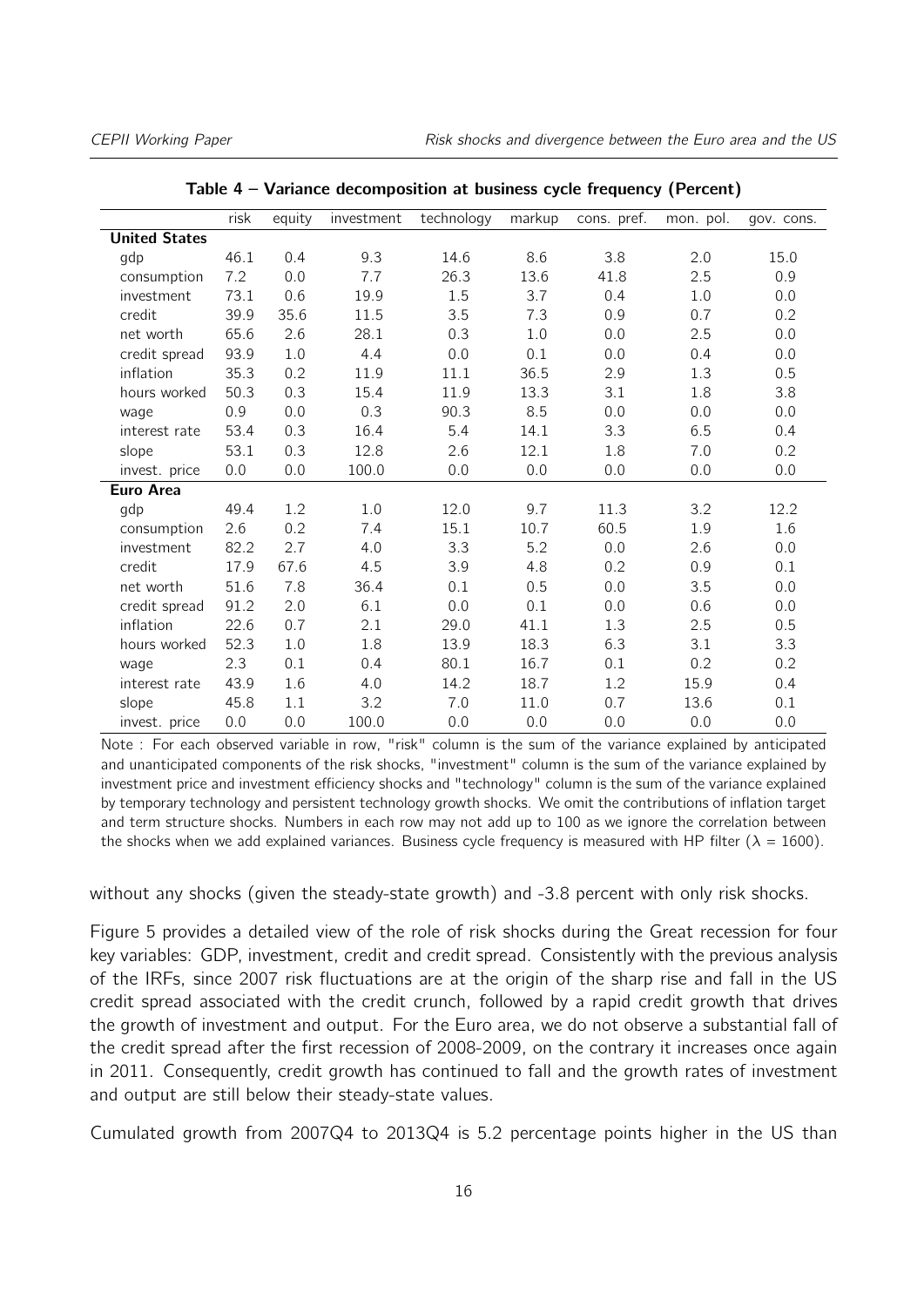

<span id="page-16-0"></span>Figure 4 – Historical and simulated real GDP per capita in the US and the Euro area in level (base  $100 = 2007Q4$ )

Note: The solid lines are the historical data and the starred lines are the simulated data, feeding only the estimated anticipated and unanticipated components of the risk shock to the model.

in the Euro area, whereas it would have been more than twice higher if only risk shocks had occurred in these economies. It means that other shocks have increased growth in the Euro area and decreased it in the US in a way that dampens the divergence between the two economies.

#### 3.2. The role of other shocks and structure

Risk shocks are not the only reason of the 2008-2009 Euro area recession. Another reason is a sequence of negative temporary productivity shocks between 2008Q3 and 2010Q3. However, their contribution to the first recession is half of that of risk shocks. Risk shocks are by far the most important negative source of growth during the second recession.<sup>[22](#page-16-1)</sup> Other sources of shocks have helped to mitigate the effects of the rising risks since 2007: a temporary fall in price mark-up and an expansion of government consumption (only during the first recession), improvements in marginal efficiency of investment, and monetary policy shocks.

<span id="page-16-1"></span> $22$ See the companion website for the historical decomposition of all shocks: http://shiny.cepii.fr/risk-shocks-anddivergence.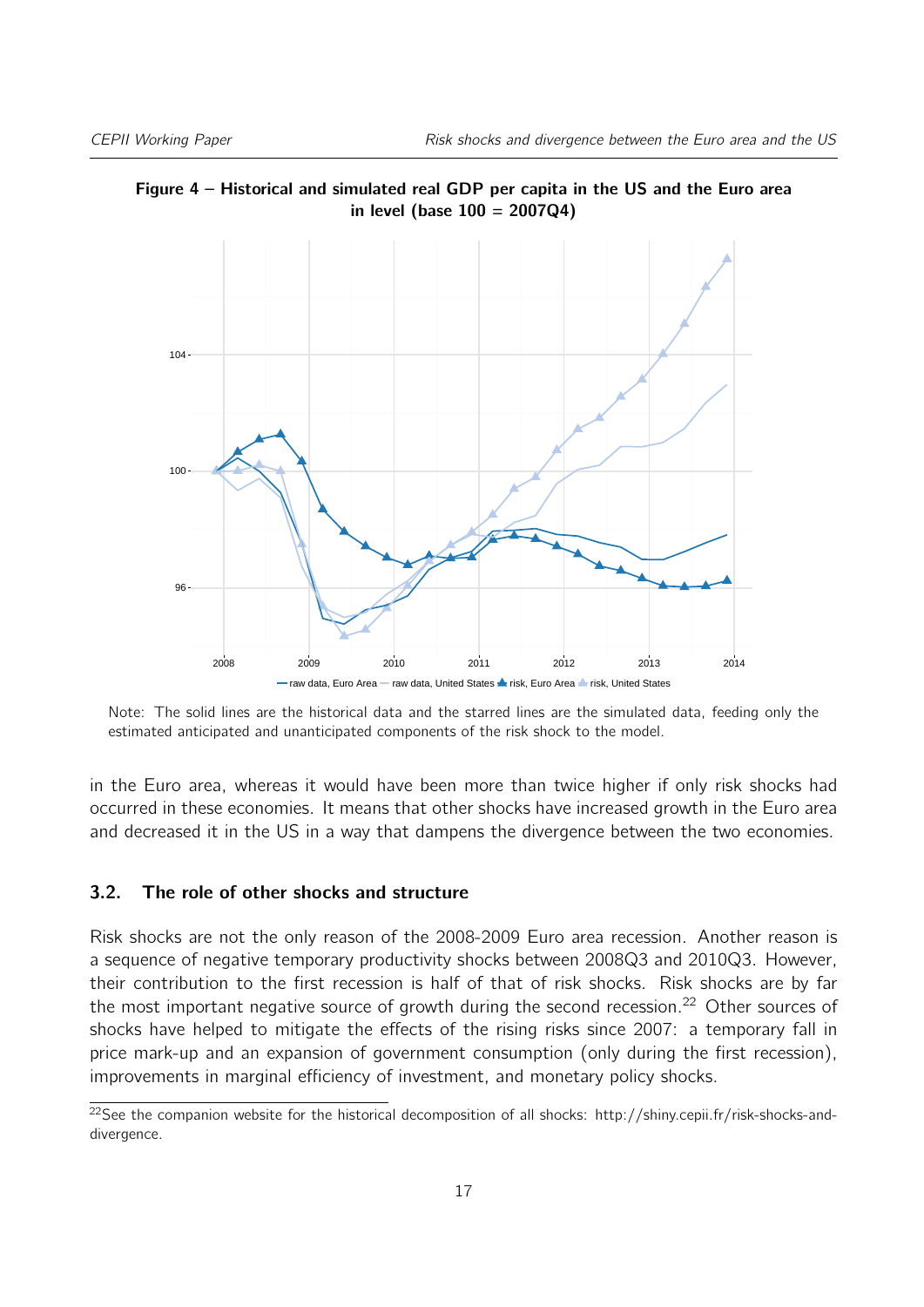<span id="page-17-0"></span>

Figure  $5 -$  The role of the risk shock in observed variables in the Euro area and the US (2007Q4-2013Q4)

Note : Solid lines correspond to the annual growth rates (AGR) of real GDP, investment and credit per capita and annual percentage point (APP) of credit spread, without mean. Starred lines are the simulated data, feeding only the estimated anticipated and unanticipated components of the risk shock to the model.

As in the Euro area case, risk shocks are not the sole reason of the first recession in the US. In the US, the second reason of negative growth by order of importance is price markup shock. The rise of risk and of price markup are mitigated by a positive temporary productivity shocks (contrary to the Euro area) and positive government consumption shocks (the last turned negative after the recession).

The Euro area and the US can also differ by their structures, and not only by the various shocks that hit their economies. In Section [2,](#page-6-1) we highlight important differences between the financial structures of the two economies: the cost of state verification and the dispersion of idiosyncratic productivity are both lower in the Euro area than in the US. To assess the role of the financial structure in the divergence between Euro area and US economies, we perform a counterfactual analysis that imposes in the US economic structure the estimated risk shocks of the Euro area economy and, reciprocally, in the Euro area economic structure the estimated risk shocks of the US economy. Results are depicted in Figure [6.](#page-18-1) It appears that the US economy would also have experienced a double-dip recession assuming the Euro area sequence of shocks and the US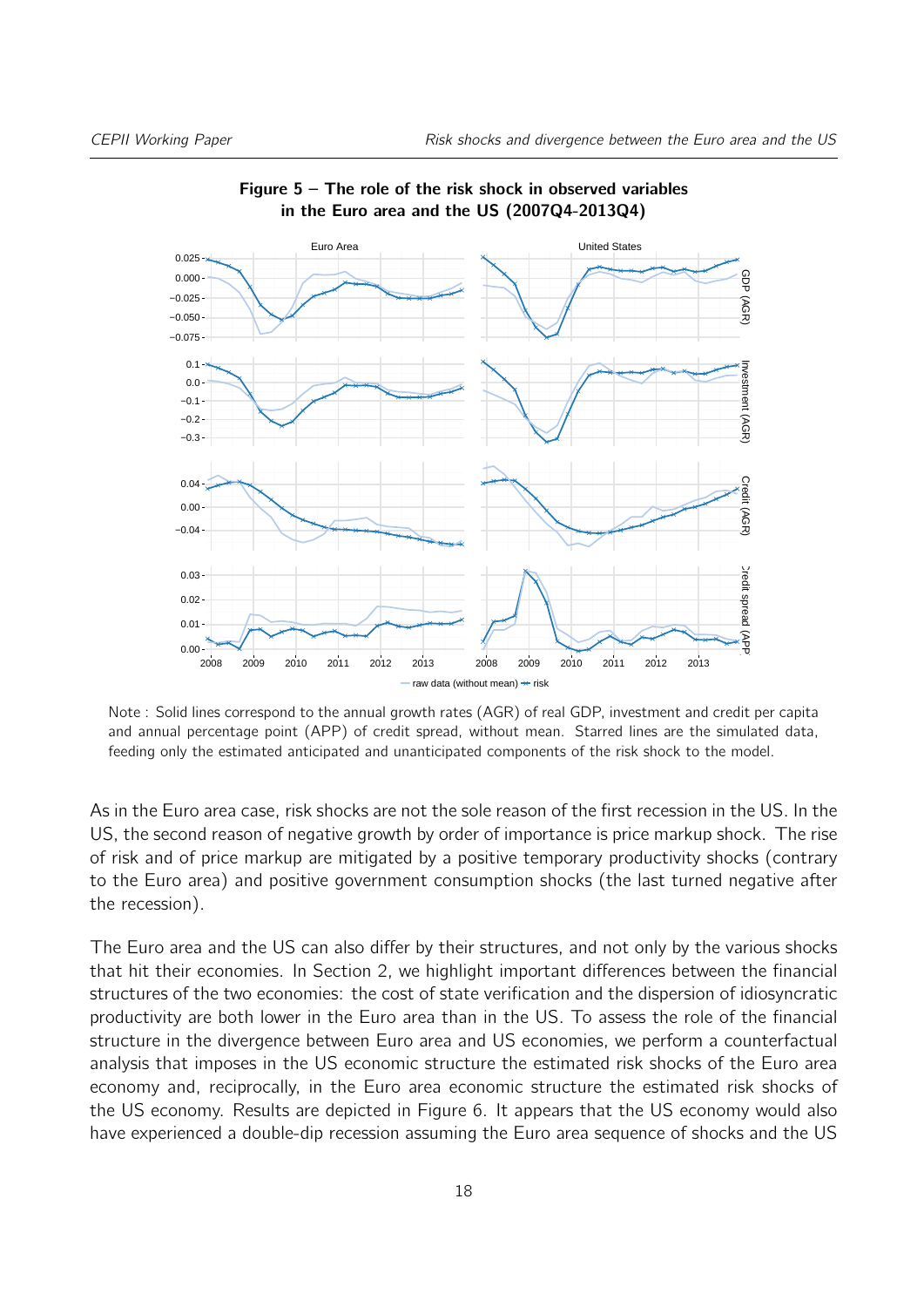

<span id="page-18-1"></span>Figure 6 – Euro area and US specific economic structures hit by Euro area and US risk shocks

Note : The starred lines are the simulated data, feeding only the estimated anticipated and unanticipated components of the risk shock to the model. The dashed lines are counterfactual simulated data.

economic structure. Importantly, given the size of the financial frictions in the US, the second recession would have been even more severe than in the Euro area - the dark blue starred line for the Euro area is above the light blue dashed line for the US in Figure [6.](#page-18-1) Conversely, no double-dip recession would have occurred in the Euro area if this economy had experienced the US shocks and the 2008-2009 recession would have been less severe than observed in the US - the dark blue dashed line for the Euro area is above the light blue starred line for the US in Figure [6.](#page-18-1)

#### <span id="page-18-0"></span>4. Relation to other narratives of the Great recession

Why did the Euro area economy fall a second time into recession in 2011 and not the US economy? According to our estimation results, risk shocks are central to explain the divergence because they are at the origin of both the US recovery and the Euro area double-dip recession. This section compares this interpretation with alternative explanations of these recent recessions.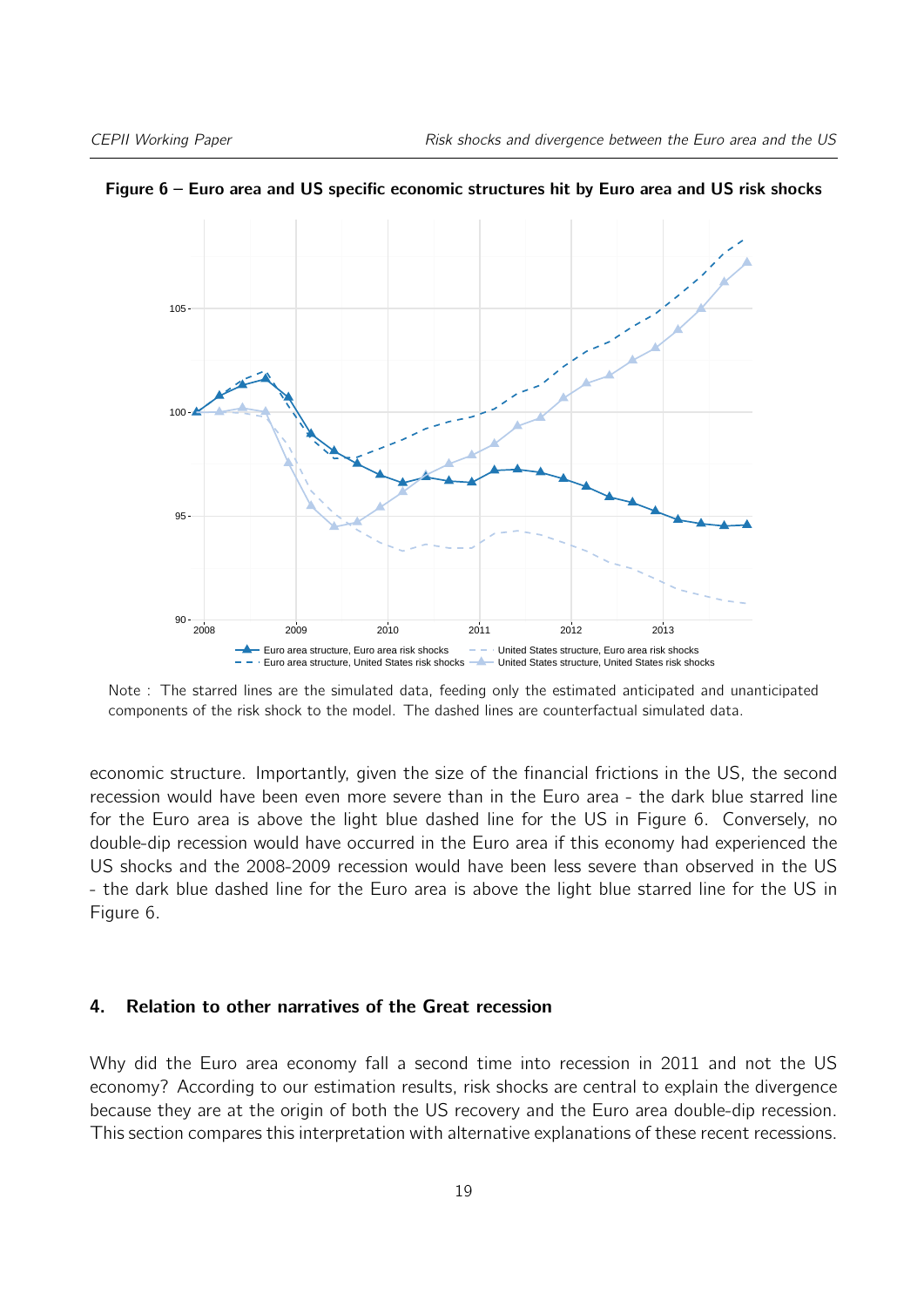#### 4.1. What drives the US slow recovery?

For the US economy, our analysis is by construction close to that of CMR. Our contribution is to extend the data sample up to 2013Q4 while the sample of CMR stopped in 2010Q2. CMR demonstrated that risk shocks account for the same magnitude of the GDP variations between 2008 and 2010. Our results complement this analysis by demonstrating the positive role of risk shocks between 2010 and 2013. After the financial crisis of 2007-2009, the amount of risk in the US economy not only return to its normal level, but it goes below in such a way that it is the main source of growth of the current expansion. It is worth to emphasize that this interpretation of the recent US experience is still under debate especially for the last years. Indeed, if there is a consensus on the role of financial shocks in the contraction/recovery of 2008-2010, it is not the case for the period after 2010.

In [Del Negro et al.](#page-23-6) [\(2013\)](#page-23-6), risk shocks increase output growth during three quarters in 2009 and then decrease it. [Sala et al.](#page-24-4) [\(2013\)](#page-24-4) and [Galí et al.](#page-23-0) [\(2012\)](#page-23-0) estimate DSGE models with equity premium shocks as financial shocks (but no risk shocks) and conclude that the contribution of financial shocks to GDP is always negative between 2008 and 2011. To explain our results on the positive role of risk shocks, it is important to notice that, contrary to [Sala et al.](#page-24-4) [\(2013\)](#page-24-4) and [Galí et al.](#page-23-0) [\(2012\)](#page-23-0), we consider risk shocks as financial shocks, and not only equity premium shocks as they do, and that, contrary to [Del Negro et al.](#page-23-6) [\(2013\)](#page-23-6) who use only the credit spread, we also use the volume of credit to non-financial corporations series to estimate the model, as suggested by CMR. Actually, the credit spread returned to its average value or slightly above since 2010Q1 while credit growth is clearly above its average value during the 2012-2013 years, a situation that can be explained by a decrease of risk in the financial sector in our model.

This outcome of our estimation procedure is consistent with the recent analysis of the US credit market provided in the Global Financial Stability Report [\(IMF,](#page-23-12) [2013a\)](#page-23-12). Credit growth is qualified as weak in most advanced countries except for the non financial corporations in the US economy. The very low market interest rates are pointed out as the potential source of this credit expansion and recently, [Stein](#page-24-12) [\(2013\)](#page-24-12) and [Rajan](#page-24-13) [\(2013\)](#page-24-13) warn about the risk of this credit expansion for financial stability. They suggest that this credit expansion may be the outcome of an excessive risk taking behavior similar to that observed before the 2008-2009 recession. According to our estimation results, the positive contribution of risk shocks in US growth is effectively close to that observed during the years before the crisis - see Figure [3.](#page-14-0)

#### 4.2. Is the Euro area double-dip recession due to financial factors?

The first Euro area recession of 2009 can be interpreted as a financial recession given the important contributions of risk shocks even if they do not account for the full magnitude as for the US case. This result is consistent with the earlier finding of [Christiano et al.](#page-22-7) [\(2010\)](#page-22-7) who compare the role of financial frictions in Euro area and US business cycles up to 2008Q2. In a similar vein, [Gerali et al.](#page-23-13) [\(2010\)](#page-23-13) and [Kollmann et al.](#page-23-9) [\(2013\)](#page-23-9) attribute the output contraction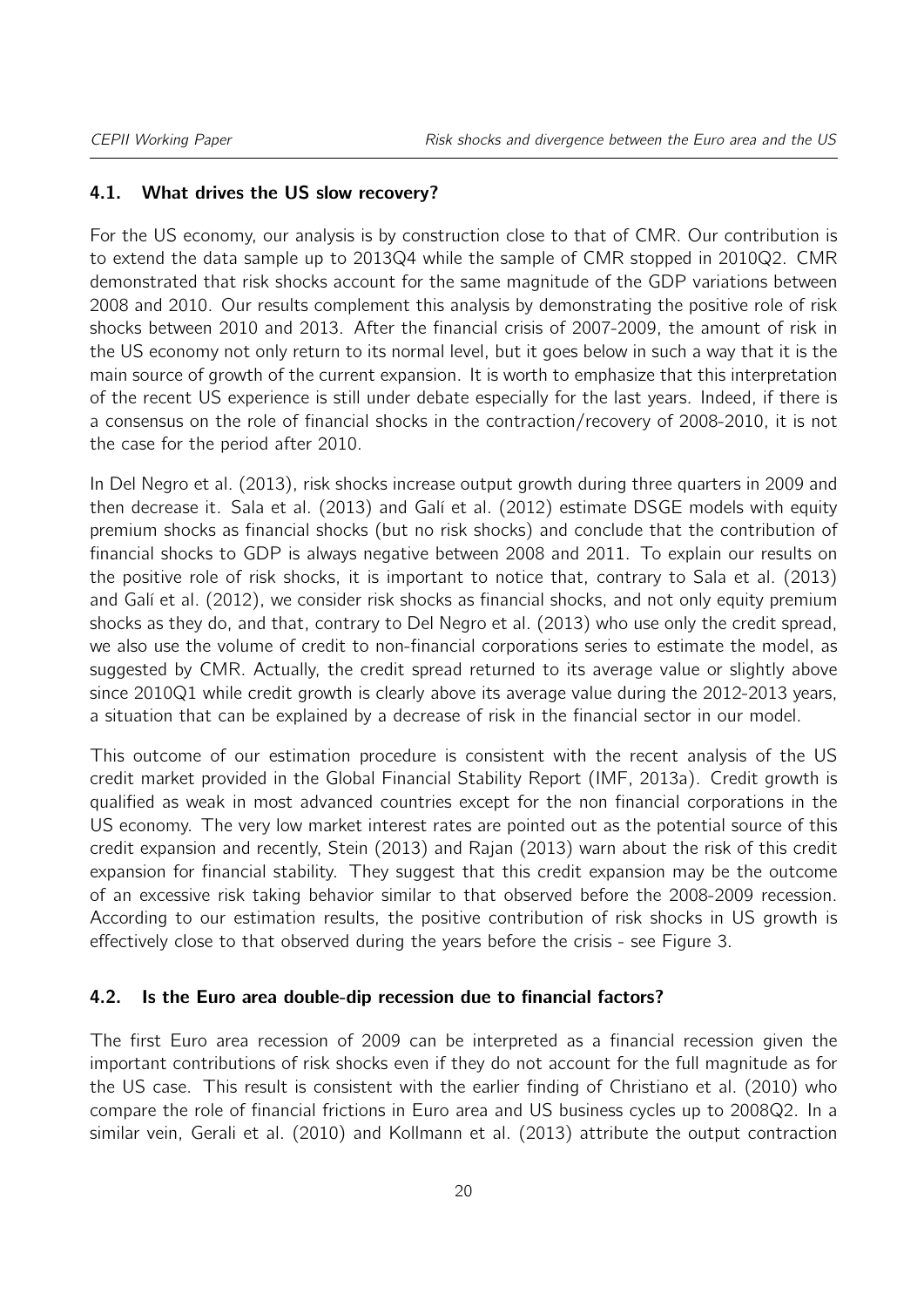of 2008-2009 to shocks originating in the banking sector.<sup>[23](#page-20-0)</sup> Less evidence are provided in the literature to the second recession of 2011, which is one of our contributions to this literature. An exception is [Sala et al.](#page-24-4) [\(2013\)](#page-24-4), but they report a weak role for financial shocks in the business cycles of three European countries (namely the UK, Sweden, and Germany)<sup>[24](#page-20-1)</sup> during the period 2007-2011. Moreover, they do not consider risk shocks as financial shocks but only equity premium shocks. Last, countries they have selected do not experienced a double-dip recession as observed by ourselves for the Euro area and by [Reinhart and Rogoff](#page-24-0) [\(2014\)](#page-24-0) for the following members of the Euro area: France, Ireland, Italy, Netherlands and Portugal.

To the best of our knowledge, we provide the first structural interpretation based on an estimated DSGE of the 2011 recession in the Euro area and attribute it to an increase of the risk in the financial sector. Since 2011, Euro area has been marked by sovereign debt crisis in Greece, Portugal, Ireland, Spain, and Cyprus. Because of the "doom loop" between the sovereign and bank debts, the sovereign debt crisis has been a major source of tensions in the European banking sector which contaminates the real activity.<sup>[25](#page-20-2)</sup> [Corsetti et al.](#page-22-13) [\(2014\)](#page-22-13) develop a New Keynesian DSGE model to show how the implementation of a procyclical fiscal policy during a sovereign debt crisis can lead to a belief-driven recession. Our model is not suitable to provide a full analysis of the sovereign debt crisis as done by [Corsetti et al.](#page-22-13) [\(2014\)](#page-22-13), given the absence of the public sector debt in the model. Still, we can establish a link between the observed distress of banks during the sovereign debt crisis and the positive risk shocks that we estimated for this period.

[Christiano and Ikeda](#page-22-14) [\(2013\)](#page-22-14) explain that risk shocks can be interpreted as shocks on the riskiness of the business done by entrepreneurs, i.e. non-financial corporations, or by financial firms, since we consider households as the ultimate lenders. In the former case, there is no agency problem between households and financial intermediaries who lent to entrepreneurs with asymmetric information. In the latter, information is asymmetric between households and financial intermediaries, but not with the entrepreneurs. Using the second interpretation of the model, we establish a link between the financial distress of banks during the sovereign debt crisis in the Euro area and the high contribution of risk shocks in the 2011 recession: the high level of idiosyncratic uncertainty estimated concern the risk of banks, which have been excessively exposed to sovereign bond risk.

To develop this interpretation, the definition of the credit spread is essential. In our estimation, the credit spread measures the cost of external finance for non-financial firms and not for banks as calculated by [Gilchrist and Mojon](#page-23-14) [\(2014\)](#page-23-14). The two spreads for financial and non-financial

<span id="page-20-0"></span> $23$ In [Lombardo and McAdam](#page-23-8) [\(2012\)](#page-23-8), financial shocks contribute strongly to the fluctuations of house prices and to a lesser extent to those of output between 2008 and 2010.

<span id="page-20-1"></span> $24$  Even if the first two countries does not take part of the Euro area, Germany is the biggest.

<span id="page-20-2"></span> $^{25}$ [Shambaugh](#page-24-14) [\(2012\)](#page-23-15), [Lane](#page-23-15) (2012), and [Reichlin](#page-24-9) [\(2014\)](#page-24-9) are excellent narratives of the European debt crisis. [Acharya et al.](#page-22-15) [\(2013\)](#page-22-15) and [IMF](#page-23-16) [\(2013b\)](#page-23-16) study the determinants of public debt costs and the interplay with the bank debt cost. [Neri](#page-24-15) [\(2013\)](#page-24-15) and [ECB](#page-23-17) [\(2012\)](#page-23-17) attempt to quantify the transmission of these tensions to the bank lending rates for the non financial corporations in the Euro area.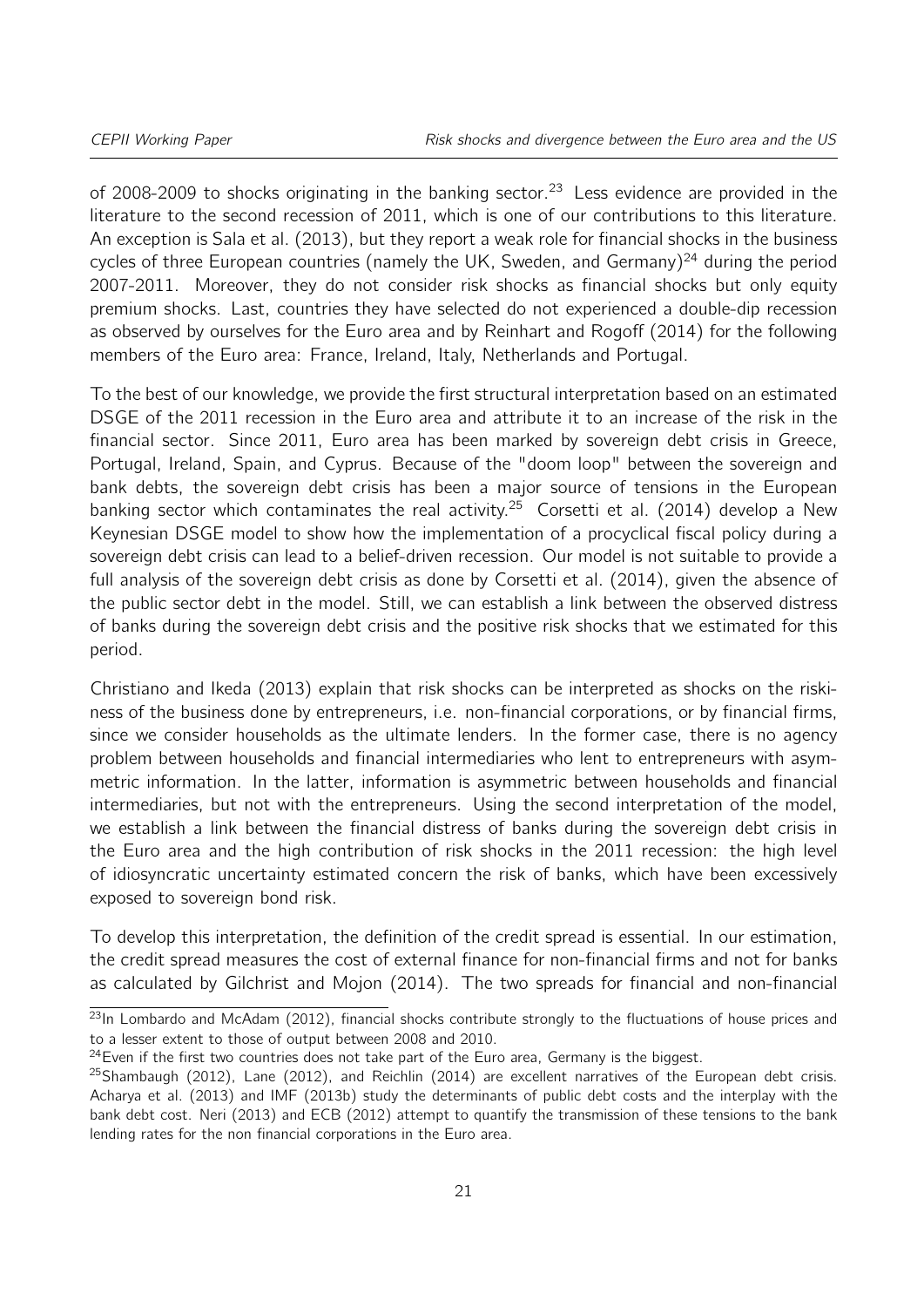<span id="page-21-1"></span>

Figure 7 – Interest rates spread in percent (2007Q1-2013Q4)

firms have increased in 2011 as shown in Figure [7,](#page-21-1) but they also diverge after 2012: it falls for banks whereas it remains high for non financial corporations. This high value of credit spreads explain the important role attributed to risk shocks in the persistence of low growth in the Euro area. It is worth mentioning that [Gilchrist and Mojon](#page-23-14) [\(2014\)](#page-23-14) report also a fall in the credit spread for non financial corporations after 2012 when they consider the interest rate for corporate debt securities instead of the interest rate for bank loans. As discussed above, we choose the latter instead of the former given the high importance of bank credit when compared with debt securities in the external financing of non financial corporations - see [ECB](#page-23-18) [\(2011\)](#page-23-18). Further researches should be devoted to explain the recent divergence between these two spreads and why the loan interest rate does not fall after 2012, contrary to the yield of debt securities, given its strong macroeconomic consequences highlighted in this paper.

#### <span id="page-21-0"></span>5. Conclusion

The recent divergence between the Euro area and the US, abundantly commented in the public debate, will surely constitute an important field for future research. Why did the Euro area economy fall a second time in 2011 and not the US economy? We propose an answer based on the estimation of a DSGE model with financial frictions. According to our estimation, based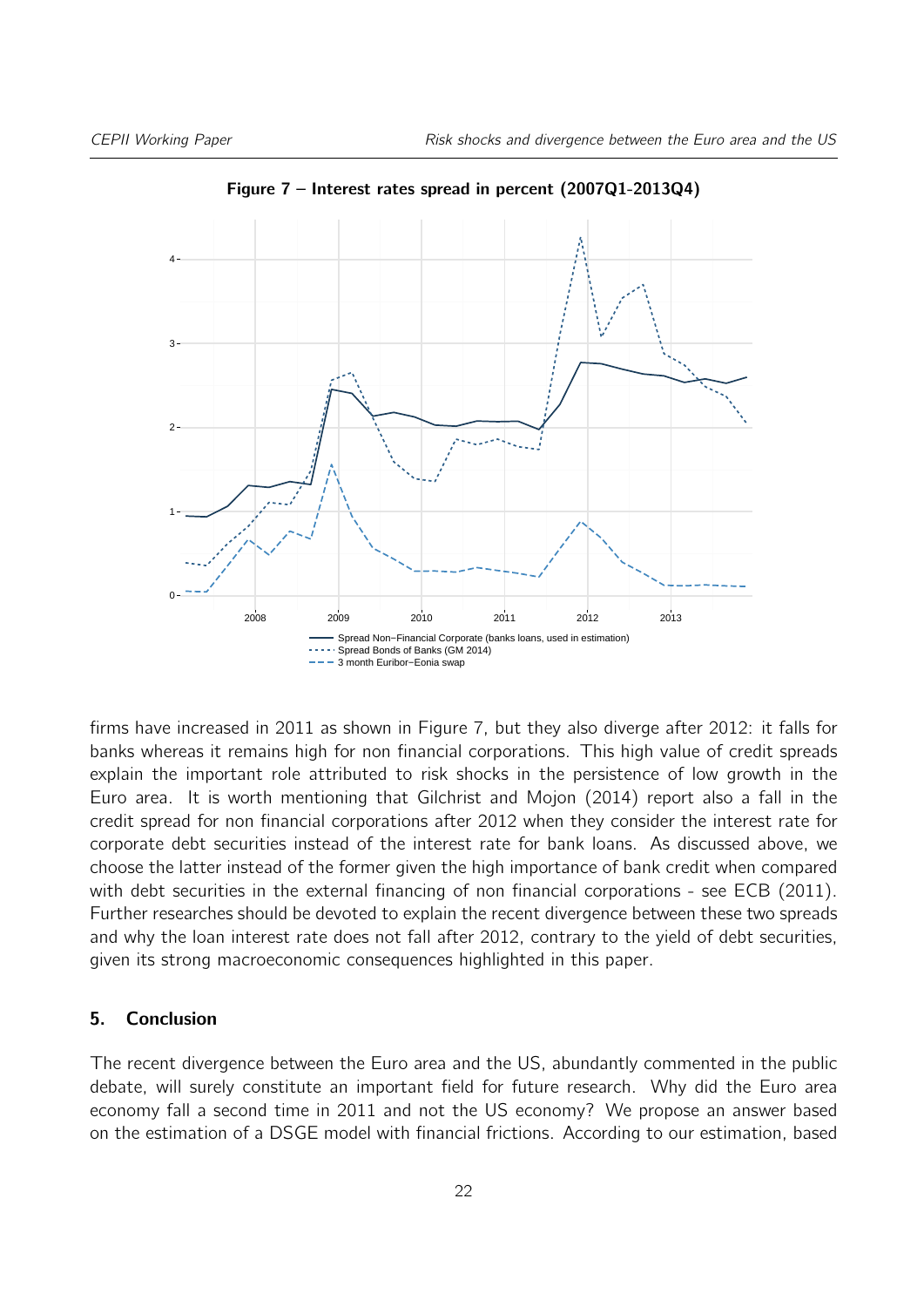on CMR methodology, risk shocks are central to explain the divergence because they are at the origin of both the US recovery and the Euro area double-dip recession. The second financial recession of 2011 in Euro area can be explained by the sovereign debt crisis that has increased the risk in the financial sector given the "doom loop" between bank and sovereign debts. Explaining the sources of the reduction in financial risk after 2009 in the US is also puzzling and remains a field for further research.

#### References

- <span id="page-22-15"></span>Acharya, V. V., Drechsler, I., and Schnabl, P. (2013). A Pyrrhic victory? Bank bailouts and sovereign credit risk.
- <span id="page-22-10"></span>Adjemian, S., Bastani, H., Juillard, M., Mihoubi, F., Perendia, G., Ratto, M., and Villemot, S. (2011). Dynare: Reference manual. Dynare Working Papers.
- <span id="page-22-12"></span>An, S. and Schorfeide, F. (2007). Bayesian analysis of DSGE models. Econometric Reviews, 26:113–172.
- <span id="page-22-3"></span>Arellano, C., Bai, Y., and Kehoe, P. J. (2012). Financial frictions and fluctuations in volatility.
- <span id="page-22-1"></span>Baker, S., Bloom, N., Davis, S. J., and Van Reenen, J. (2012). Economic recovery and policy uncertainty in the US. VoxEU, October, 29th.
- <span id="page-22-2"></span>Bernanke, B., Gertler, M., and Gilchrist, S. (1999). The financial accelerator in a quantitative business cycle. Handbook of Macroeconomics, 1:1341–1393.
- <span id="page-22-4"></span>Bernanke, B. S. (1983). Irreversibility, uncertainty, and cyclical investment. Quarterly Journal of Economics, 98(1):85–106.
- <span id="page-22-5"></span>Bloom, N. (2009). The impact of uncertainty shocks. Econometrica, 77(3):623–685.
- <span id="page-22-6"></span>Bloom, N., Floetotto, M., Jaimovich, N., Saporta-Eksten, I., and Terry, S. J. (2012). Really uncertain business cycles. NBER working paper.
- <span id="page-22-14"></span>Christiano, L. and Ikeda, D. (2013). Leverage restrictions in a business cycle model. pages 15–16.
- <span id="page-22-7"></span>Christiano, L., Motto, R., and Rostagno, M. (2010). Financial factors in economics fluctuations. ECB working paper.
- <span id="page-22-0"></span>Christiano, L., Motto, R., and Rostagno, M. (2014a). Risk shocks. American Economic Review, 104(1):27–65.
- <span id="page-22-8"></span>Christiano, L., Trabandt, M., and Walentin, K. (2014b). Understanding the Great depression.
- <span id="page-22-11"></span>Christiano, L. J., Eichenbaum, M., and Evans, P. (2005). Nominal rigidities and the dynamic effects of a shock to monetary policy. Journal of Political Economy,  $113(1)$ :1–45.
- <span id="page-22-9"></span>Coenen, G., Straub, R., and Trabandt, M. (2012). Fiscal policy and the Great recession in the Euro area. American Economic Review, 102(3):71–76.
- <span id="page-22-13"></span>Corsetti, G., Kuester, K., Meier, A., and Mueller, G. J. (2014). Sovereign risk and belief-driven fluctuations in the Euro area. Journal of Monetary Economics, 61:53–73.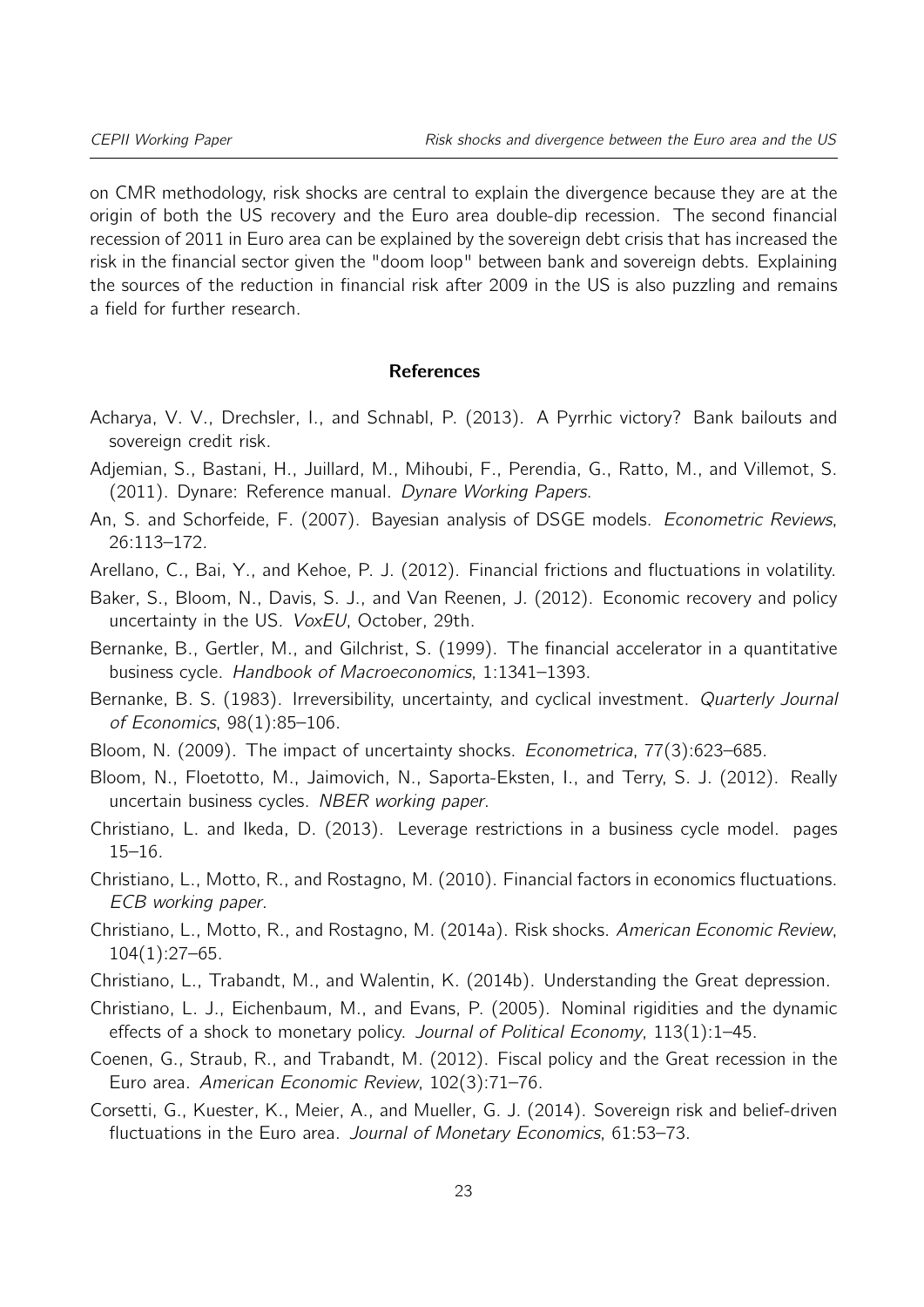- <span id="page-23-7"></span>Darracq Pariès, M., Sørensen, C. K., and Rodriguez-Palenzuela, D. (2011). Macroeconomic propagation under different regulatory regimes: Evidence from an estimated DSGE model for the Euro area. International Journal of Central Banking, 7(4):49–113.
- <span id="page-23-11"></span>De Fiore, F. and Uhlig, H. (2011). Bank finance versus bond finance. Journal of Money, Credit and Banking, 43(7):1399–1421.
- <span id="page-23-6"></span>Del Negro, M., Eusepi, S., Giannoni, M., Sbordone, A., Tambalotti, A., Cocci, M., Hasegawa, R., and Linder, M. H. (2013). The FRBNY DSGE model. Federal Reserve Bank of New York Staff Reports.
- <span id="page-23-18"></span>ECB (2011). Financial integration in Europe. ECB Report.
- <span id="page-23-17"></span>ECB (2012). Assessing the financing conditions for the Euro area private sector during the sovereign debt crisis. ECB Monthly Bulletin, August: 77-95.
- <span id="page-23-10"></span>Fagan, G., Henry, J., and Mestre, R. (2001). An area-wide model for the euro area. ECB Working Paper.
- <span id="page-23-1"></span>Fatás, A. and Mihov, I. (2013). Recoveries. CEPR Discussion Papers.
- <span id="page-23-0"></span>Galí, J., Smets, F., and Wouters, R. (2012). Slow recoveries: A structural interpretation. Journal of Money, Credit and Banking, 44(s2):9–30.
- <span id="page-23-13"></span>Gerali, A., Neri, S., Sessa, L., and Signoretti, F. (2010). Credit and banking in a DSGE model of the Euro area. Journal of Money, Credit and Banking, 42:107–141.
- <span id="page-23-4"></span>Gertler, M. and Karadi, P. (2011). A model of unconventional monetary policy. Journal of Monetary Economics, 58:17–34.
- <span id="page-23-3"></span>Gertler, M. and Kiyotaki, N. (2010). Financial intermediation and credit policy in business cycle analysis. Handbook of Monetary Economics, 3(11):547–599.
- <span id="page-23-14"></span>Gilchrist, S. and Mojon, B. (2014). Credit risk on the Euro area. NBER working paper.
- <span id="page-23-2"></span>Gilchrist, S., Sim, J. W., and Zakrajšek, E. (2014). Uncertainty, financial frictions, and investment dynamics.
- <span id="page-23-12"></span>IMF (2013a). Assessing policies to revive credit markets. *Global Financial Stability Report*, October:63–104.
- <span id="page-23-16"></span>IMF (2013b). A new look at the role of sovereign credit default swaps. Global Financial Stability Report, April:57–92.
- <span id="page-23-9"></span>Kollmann, R., Ratto, M., Roeger, W., et al. (2013). Fiscal policy, banks and the financial crisis. Journal of Economic Dynamics and Control, 37(2):387–403.
- <span id="page-23-15"></span>Lane, P. (2012). The European sovereign debt crisis. Journal of Economic Perspectives, 26(3):49–68.
- <span id="page-23-8"></span>Lombardo, G. and McAdam, P. (2012). Financial market frictions in a model of the Euro area. Economic Modelling, 29(6):2460–2485.
- <span id="page-23-5"></span>Merola, R. (2013). The role of financial frictions during the crisis: An estimated DSGE model. Dynare Working Papers.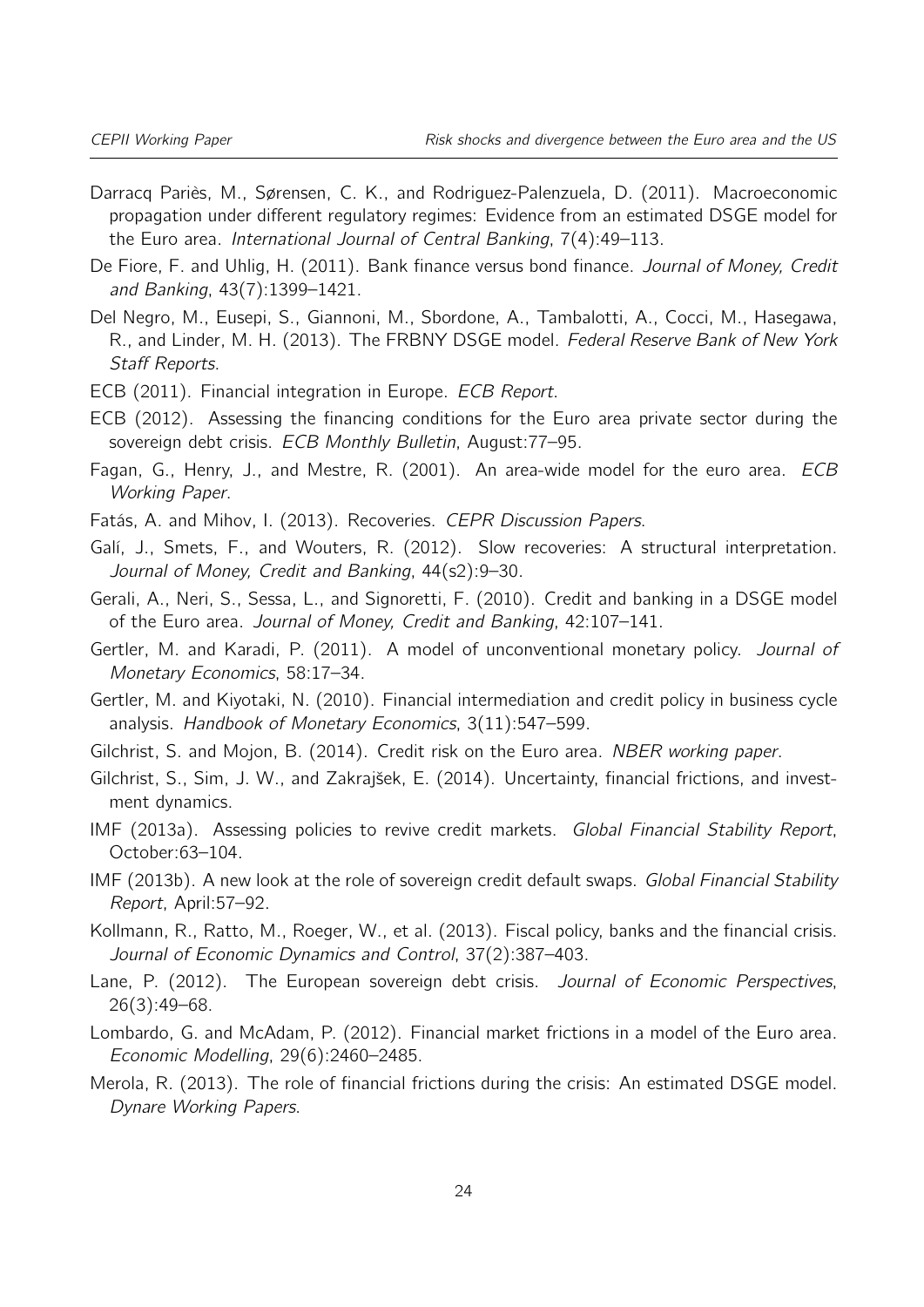<span id="page-24-15"></span>Neri, S. (2013). The impact of the sovereign debt crisis on bank lending rates in Euro area.

<span id="page-24-8"></span>Pisani-Ferry, J. (2014). The Euro crisis and its aftermath. Oxford University Press.

- <span id="page-24-11"></span>Quint, D. and Rabanal, P. (2014). Monetary and macroprudential policy in an estimated DSGE model of the Euro area. International Journal of Central Banking, 10(2):169–236.
- <span id="page-24-13"></span>Rajan, R. (2013). A step in the dark: Unconventional monetary policy after the crisis. Andrew Crockett Memorial Lecture, Bank for International Settlements.
- <span id="page-24-9"></span>Reichlin, L. (2014). Monetary policy and banks in the Euro area: The tale of two crises. Journal of Macroeconomics, 39, Part B:387 – 400.
- <span id="page-24-0"></span>Reinhart, C. M. and Rogoff, K. S. (2014). Recovery from financial crises: Evidence from 100 episodes. American Economic Review, Papers and Proceedings, Forthcoming.
- <span id="page-24-4"></span>Sala, L., Söderström, U., and Trigari, A. (2013). Structural and cyclical forces in the labor market during the Great recession: Cross-country evidence. NBER International Seminar on Macroeconomics, 9(1):345-404.
- <span id="page-24-14"></span>Shambaugh, J. C. (2012). The euro's three crises. Brookings Papers on Economic Activity, Spring:157–221.
- <span id="page-24-6"></span>Smets, F. and Wouters, R. (2003). An estimated dynamic stochastic general equilibrium model of the Euro area. Journal of the European Economic Association, 1(5):1123–1175.
- <span id="page-24-3"></span>Smets, F. and Wouters, R. (2005). Comparing shocks and frictions in US and Euro area business cycles: a Bayesian DSGE approach. Journal of Applied Econometrics, 20(2):161–183.
- <span id="page-24-7"></span>Smets, F. and Wouters, R. (2007). Shocks and frictions in US business cycles. American Economic Review, 97(3):586–606.
- <span id="page-24-12"></span>Stein, J. C. (2013). Restoring household financial stability after the Great recession: Why household balance sheets matter. Research symposium sponsored by the Federal Reserve Bank of St. Louis.
- <span id="page-24-1"></span>Taylor, J. B. (2014). The role of policy in the Great recession and the weak recovery. American Economic Review, Papers and Proceedings.
- <span id="page-24-2"></span>Townsend, R. (1979). Optimal contracts and competitive markets with costly state verification. Journal of Economic Theory, 21(2):265–93.
- <span id="page-24-5"></span>Villa, S. (2013). Financial frictions in the Euro area: a Bayesian assessment. *ECB working* paper.
- <span id="page-24-10"></span>von Heideken, Q. (2009). How important are financial frictions in the United States and the Euro area? The Scandinavian Journal of Economics, 111(3):567–596.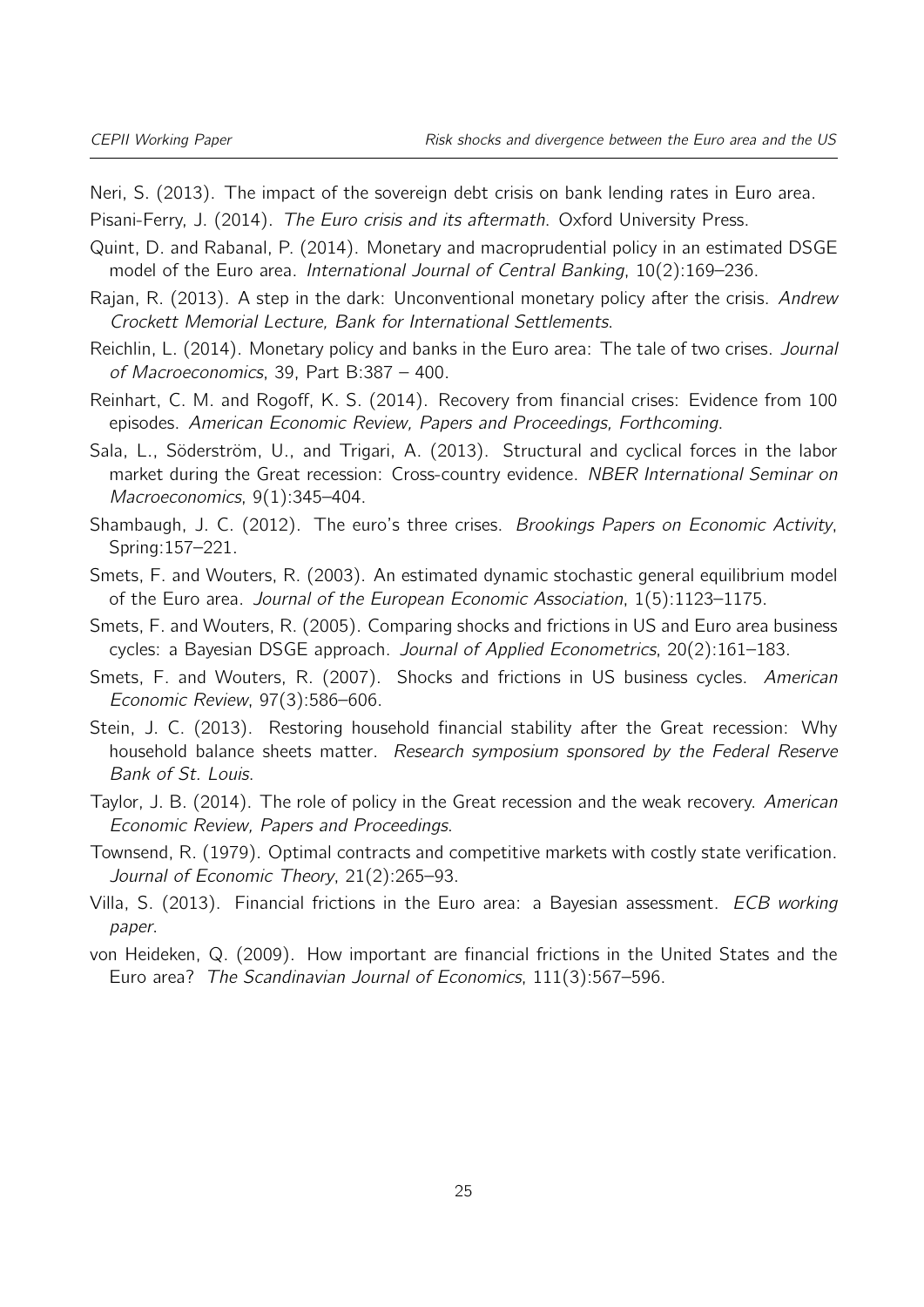#### Appendix

#### <span id="page-25-0"></span>A. Data

- GDP
	- US : Real Gross Domestic Product, Billions of Chained 2009 Dollars, Quarterly, Seasonally Adjusted Annual Rate (Fred [series\)](http://research.stlouisfed.org/fred2/series/GDPC1)
	- $-$  FA  $\cdot$ 
		- ∗ 1987Q1 2010Q4 : Real Gross Domestic Product (AWM: YER)
		- ∗ 2011Q1 2013Q4 : Gross domestic product at market price, Chain linked volumes, reference year 2005, Quarterly, Working day and seasonally adjusted, EA 17 fixed composition (ECB [series\)](http://sdw.ecb.europa.eu/quickview.do?SERIES_KEY=119.ESA.Q.I6.Y.0000.B1QG00.1000.TTTT.L.U.A)
- Consumption
	- US : Real Personal Consumption Expenditures: Nondurable Goods + Real Personal Consumption Expenditures: Services, Billions of Chained 2009 Dollars, Quarterly, Seasonally Adjusted Annual Rate (Fred [series1](http://research.stlouisfed.org/fred2/series/PCNDGC96) + [series2](http://research.stlouisfed.org/fred2/series/PCESVC96) and before 1999, BEA [NIPA Table 2.3.3\)](http://www.bea.gov/iTable/iTable.cfm?ReqID=9&step=1#reqid=9&step=1&isuri=1)
	- $-$  EA :
		- ∗ 1987Q1 2010Q4 : Real Private Consumption (AWM: PCR)
		- ∗ 2011Q1 2013Q4 : Final consumption of households and NPISH's, Chain linked volumes, reference year 2005, Quarterly, Working day and seasonally adjusted, EA 17 fixed composition (ECB [series\)](http://sdw.ecb.europa.eu/quickview.do?SERIES_KEY=119.ESA.Q.I6.Y.1415.P31000.0000.TTTT.L.U.A)
- Investment
	- US : Real Personal Consumption Expenditures: Durable Goods + Real Gross Private Domestic Investment, Billions of Chained 2009 Dollars, Quarterly, Seasonally Adjusted Annual Rate (Fred [series1](http://research.stlouisfed.org/fred2/series/PCDGCC96) + [series2](http://research.stlouisfed.org/fred2/series/GPDIC1) and before 1999, BEA [NIPA Table 2.3.3\)](http://www.bea.gov/iTable/iTable.cfm?ReqID=9&step=1#reqid=9&step=1&isuri=1)
	- $-$  EA :
		- ∗ 1987Q1 2010Q4 : Real Gross Investment (AWM : ITR)
		- ∗ 2011Q1 2013Q4 : Gross fixed capital formation, Chain linked volumes, reference year 2005, Quarterly, Working day and seasonally adjusted, EA 17 fixed composition (ECB [series\)](http://sdw.ecb.europa.eu/quickview.do?SERIES_KEY=119.ESA.Q.I6.Y.1000.P51000.0000.TTTT.L.U.A)
- Inflation
	- US : GDP Implicit Price Deflator, Index 2009=100, Quarterly, Seasonally Adjusted (Fred [series\)](http://research.stlouisfed.org/fred2/series/GDPDEF), logarithmic first difference
	- $-$  FA :
		- ∗ 1987Q1 2010Q4 : Deflator of Gross Domestic Product (AWM: YED), logarithmic first difference
		- ∗ 2011Q1 2013Q4 : Deflator of Gross domestic product at market price, Quarterly, Working day and seasonally adjusted, EA 17 fixed composition (ECB [series\)](http://sdw.ecb.europa.eu/quickview.do?SERIES_KEY=119.ESA.Q.I6.Y.0000.B1QG00.1000.TTTT.D.U.I), logarithmic first difference
- Price of investment
	- US : Gross Private Domestic Investment Implicit Price Deflator, Index 2009=100, Quarterly, Seasonally Adjusted (Fred [series\)](http://research.stlouisfed.org/fred2/series/A006RD3Q086SBEA), divided by GDP Deflator
	- $-$  FA  $\cdot$ 
		- ∗ 1987Q1 2010Q4 : Deflator of Gross Investment (AWM: ITD), divided by GDP Deflator
		- ∗ 2011Q1 2013Q4 : Deflator of Gross fixed capital formation, Quarterly, Working day and seasonally adjusted, EA 17 fixed composition (ECB [series\)](http://sdw.ecb.europa.eu/quickview.do?SERIES_KEY=119.ESA.Q.I6.Y.1000.P51000.0000.TTTT.D.U.I), divided by GDP Deflator
- Hours worked
	- US : Nonfarm Business Sector: Hours of All Persons, Index 2009=100, Quarterly, Seasonally Adjusted (Fred [series\)](http://research.stlouisfed.org/fred2/series/HOANBS)
	- EA :
		- ∗ 1987Q1 1999Q4 : Hours worked by Total Employment, Annually, EA 12 fixed composition (The Conference Board [Total Economy Database\)](http://www.conference-board.org/data/economydatabase/), converted to quarterly data by the weight of Total Employment, Quarterly, Working day and seasonally adjusted, EA 17 fixed composition (ECB [series\)](http://sdw.ecb.europa.eu/quickview.do?SERIES_KEY=119.ESA.Q.I6.Y.1000.TOTEMP.0000.TTTT.N.P.A)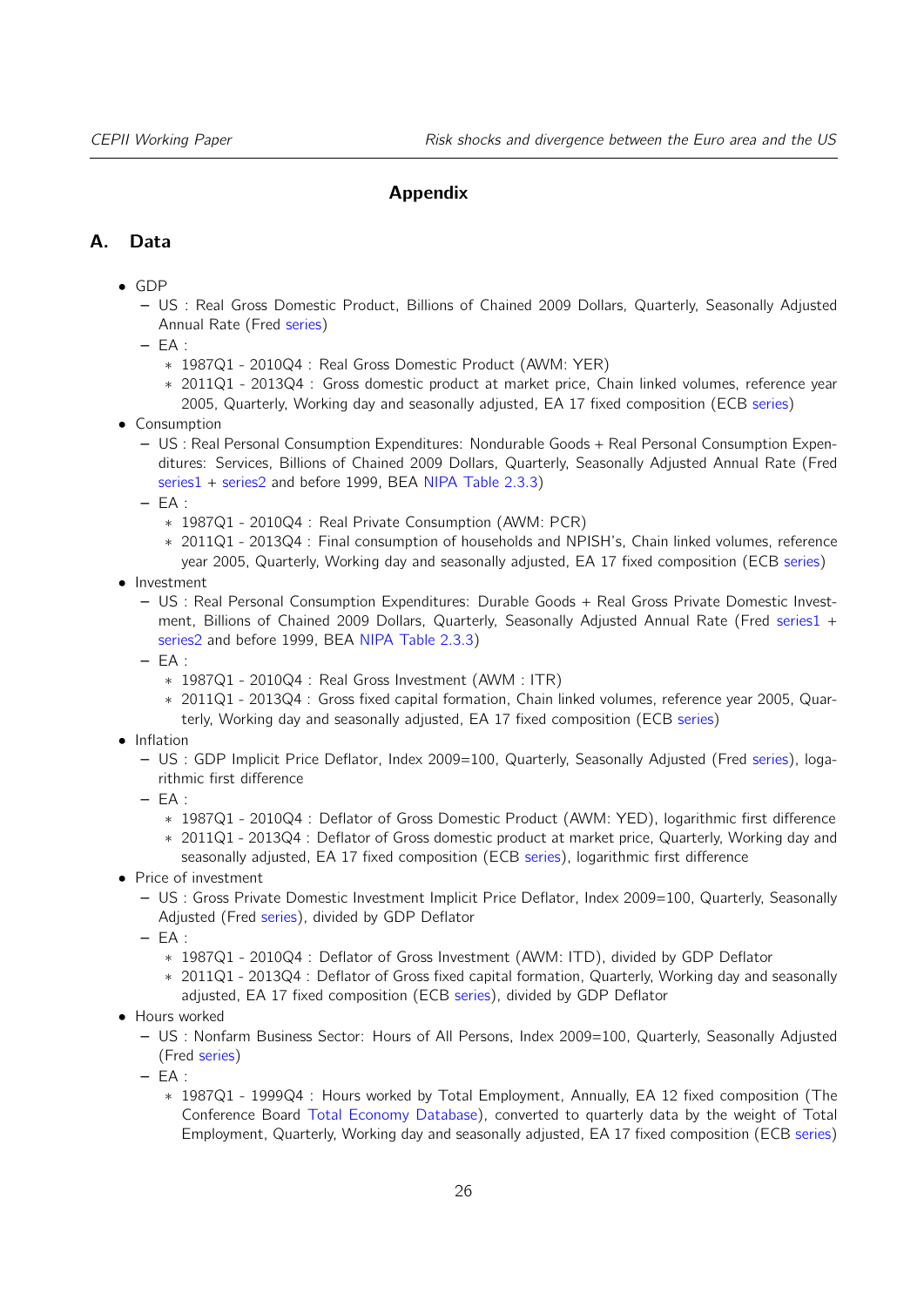- ∗ 2000Q1 2013Q4 : Hours of All Employees, Quarterly, Working day and seasonally adjusted, EA 17 fixed composition (ECB [series\)](http://sdw.ecb.europa.eu/quickview.do?SERIES_KEY=119.ESA.Q.I6.Y.1000.EMPLOY.0000.TTTT.N.H.A)
- Wage
	- US : Nonfarm Business Sector: Compensation Per Hour, Index 2009=100, Quarterly, Seasonally Adjusted (Fred [series\)](http://research.stlouisfed.org/fred2/series/COMPNFB), divided by GDP Deflator
	- $-$  FA :
		- ∗ 1987Q1 2010Q4 : Nominal Compensation to Employees (AWM: WIN), divided by Hours worked and by GDP Deflator
		- ∗ 2011Q1 2013Q4 : Compensation of Employees, received by Households and NPISH's, Quarterly, Seasonally adjusted, EA 17 fixed composition (Eurostat [Quarterly sector accounts\)](http://appsso.eurostat.ec.europa.eu/nui/show.do?dataset=nasq_nf_tr&lang=en), divided by Hours worked and by GDP Deflator
- Short-term risk-free rates
	- US : Effective Federal Funds Rate, Percent, Quarterly, Not Seasonally Adjusted (Fred [series\)](http://research.stlouisfed.org/fred2/series/DFF)
	- EA :
		- ∗ 1987Q1 2005Q1 : Nominal Short-Term Interest Rate (AWM: STN) and Euribor 3-month, Historical close, Quarterly, average observation through period, Euro area changing composition (ECB [series\)](http://sdw.ecb.europa.eu/quickview.do?SERIES_KEY=143.FM.Q.U2.EUR.RT.MM.EURIBOR3MD_.HSTA)
		- ∗ 2005Q2 2013Q4 : 3-month EONIA swap (Datastream: [EUEON3M\)](https://forms.thomsonreuters.com/datastream/)
- Credit
	- US : Nonfinancial Noncorporate Business; Credit Market Instruments; Liability + Nonfinancial Corporate Business; Credit Market Instruments; Liability, Level, Billions of Dollars, Quarterly, Not Seasonally Adjusted (Fred [series1](http://research.stlouisfed.org/fred2/series/NNBTCMDODNS) + [series2\)](http://research.stlouisfed.org/fred2/series/TCMILBSNNCB), divided by GDP Deflator
	- $-$  EA :
		- ∗ 1987Q1 1998Q4 : Loans to Non-MFIs excluding general government sector, Outstanding amounts at the end of the period (stocks), Monthly, Neither seasonally nor working day adjusted, Euro area changing composition (ECB [series\)](http://sdw.ecb.europa.eu/quickview.do?SERIES_KEY=117.BSI.M.U2.N.U.A20.A.1.U2.2200.Z01.E), divided by GDP Deflator
		- ∗ 1999Q1 2013Q4 : Loans to Non-financial corporations, Closing balance sheet, Quarterly, Neither seasonally nor working day adjusted, Euro area changing composition (ECB [series\)](http://sdw.ecb.europa.eu/quickview.do?SERIES_KEY=158.IEAQ.Q.I6.N.V.LE.F4.S11.A1.S.2.X.E.Z), divided by GDP Deflator
- Credit spread
	- US : Moody's Seasoned Baa Corporate Bond Yield, Percent, Quarterly, Not Seasonally Adjusted (Fred [series\)](http://research.stlouisfed.org/fred2/series/BAA), less 10-year Government Bond Yield
	- EA :
		- ∗ 1987Q1 1999Q4 : Weighted average of individual country historical lending rates (IMF [International](http://elibrary-data.imf.org/FindDataReports.aspx?d=33061&e=169393) [Financial Statistics\)](http://elibrary-data.imf.org/FindDataReports.aspx?d=33061&e=169393), less Short-term risk free interest rate
		- ∗ 2000Q1 2013Q4 : Interest Rates on Loans to Non-Financial Corporations (other than revolving loans and overdrafts, convenience and extended credit card debt), Total amount, New business, Euro area changing composition (ECB [series\)](http://sdw.ecb.europa.eu/quickview.do?node=9484266&SERIES_KEY=124.MIR.M.U2.B.A2A.A.R.A.2240.EUR.N), less Short-term risk free interest rate
- Slope of the term structure
	- US : Long-Term Government Bond Yields: 10-year: Main (Including Benchmark) for the United States, Percent, Quarterly, Not Seasonally Adjusted (Fred [series\)](http://research.stlouisfed.org/fred2/series/IRLTLT01USM156N), less Effective Federal Funds Rate  $-$  EA :
	- - ∗ 1987Q1 2010Q4 : Long-term Interest Rate (AWM: LTN), less Short-term Interest Rate
		- ∗ 2011Q1 2013Q4 : Long-term government bond yields (in most cases 10 years), Quarterly, average observation through period, Euro area 18 (OECD [StatExtracts](http://stats.oecd.org/) General Statistics, Key Short-Term Economic Indicators), less Short-term Interest Rate
- Entrepreneurial net worth
	- US : Wilshire 5000 Total Market Index, Quarterly, Not Seasonally Adjusted (Fred [series\)](http://research.stlouisfed.org/fred2/series/WILL5000IND), divided by GDP Deflator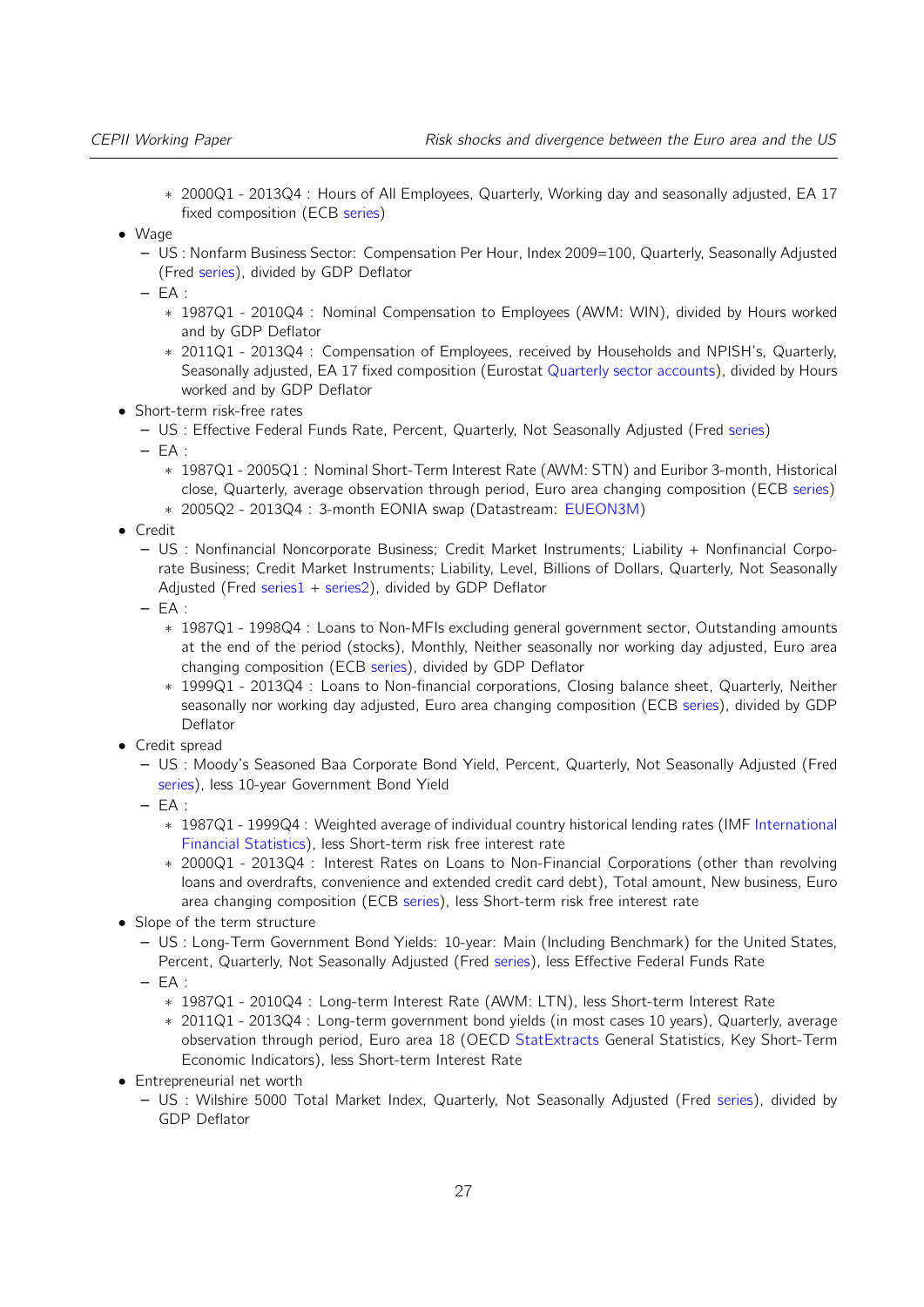- EA : Dow Jones Euro Stoxx Price Index, Historical close, Quarterly, average observation through period, Euro area changing composition (ECB [series\)](http://sdw.ecb.europa.eu/quickview.do?SERIES_KEY=143.FM.Q.U2.EUR.DS.EI.DJEURST.HSTA), divided by GDP Deflator
- Population
	- US : Working Age Population: Aged 15-64: All Persons for the United States, Persons, Quarterly, Seasonally Adjusted (Fred [series\)](http://research.stlouisfed.org/fred2/series/LFWA64TTUSQ647S)
	- $-EA$ :
		- ∗ 1987Q1 2004Q4 : Total Population from 15 to 64 years on 1 January, converted to quarterly data by interpolation (Eurostat [Population\)](http://appsso.eurostat.ec.europa.eu/nui/show.do?dataset=demo_pjanbroad&lang=en)
		- ∗ 2005Q1 2013Q4 : Working Age Population: Aged 15-64: All Persons for the Euro Area, Persons, Quarterly, Seasonally Adjusted (Fred [series,](http://research.stlouisfed.org/fred2/series/LFWA64TTEZQ647S) from OECD: Main Economic Indicators, Labour Force Survey)

#### B. Other estimation results